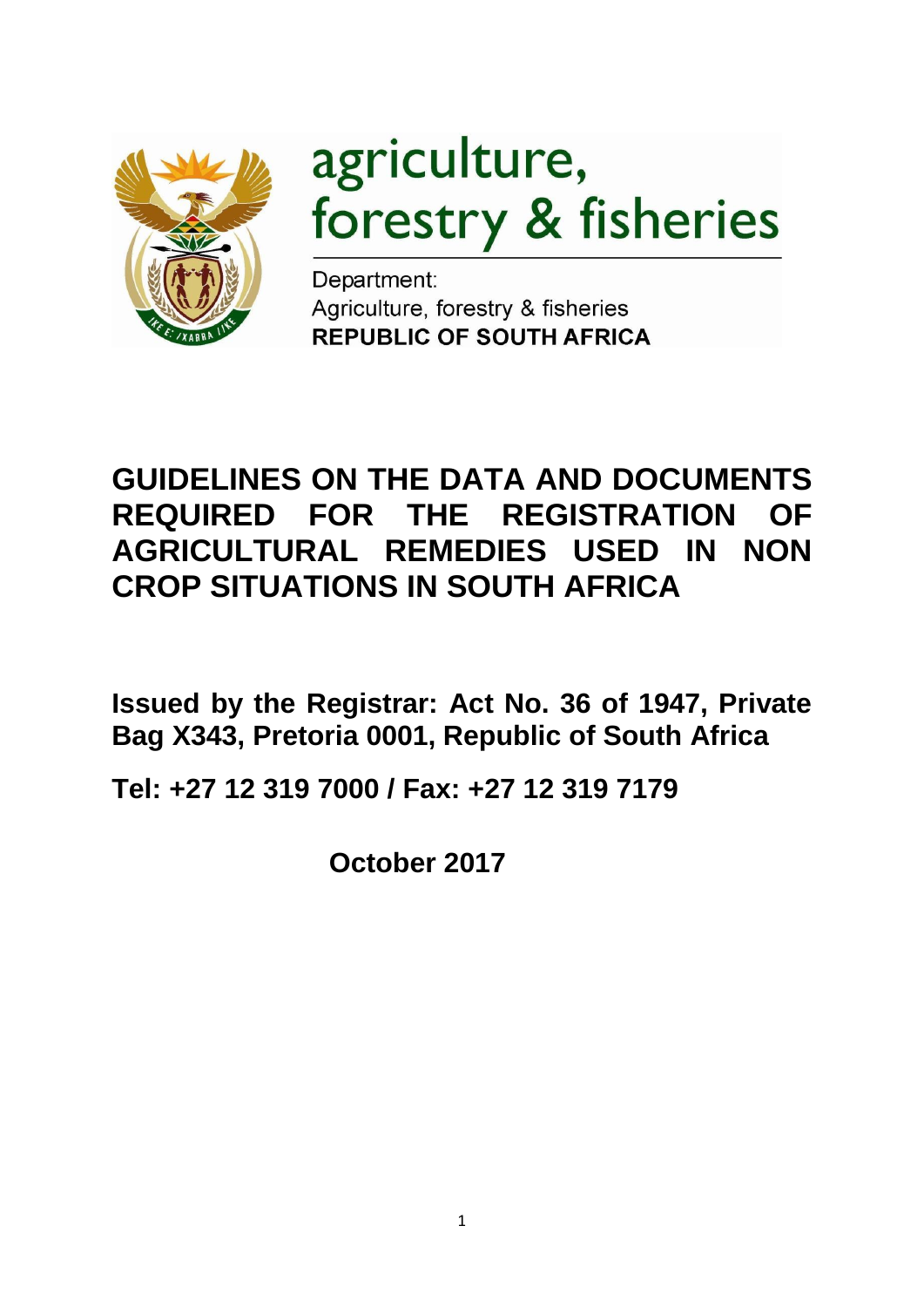# **Contents**

| 1.    |        |  |  |  |  |  |  |
|-------|--------|--|--|--|--|--|--|
| 2.    |        |  |  |  |  |  |  |
| 2.1.  |        |  |  |  |  |  |  |
|       | 2.2.   |  |  |  |  |  |  |
|       | 2.3.   |  |  |  |  |  |  |
| 2.4.  |        |  |  |  |  |  |  |
| 3.    |        |  |  |  |  |  |  |
| 4.    |        |  |  |  |  |  |  |
| 4.1.  |        |  |  |  |  |  |  |
| 4.2.  |        |  |  |  |  |  |  |
| 5.    |        |  |  |  |  |  |  |
| 5.1.  |        |  |  |  |  |  |  |
|       | 5.2.   |  |  |  |  |  |  |
|       | 5.3.   |  |  |  |  |  |  |
| 5.4.  |        |  |  |  |  |  |  |
|       | 5.4.1. |  |  |  |  |  |  |
|       | 5.4.2. |  |  |  |  |  |  |
| 5.5.  |        |  |  |  |  |  |  |
| 5.6.  |        |  |  |  |  |  |  |
|       | 5.7.   |  |  |  |  |  |  |
| 6.    |        |  |  |  |  |  |  |
| 7.    |        |  |  |  |  |  |  |
| 8.    |        |  |  |  |  |  |  |
| 9.    |        |  |  |  |  |  |  |
| 10.   |        |  |  |  |  |  |  |
|       | 10.1.  |  |  |  |  |  |  |
| 10.2. |        |  |  |  |  |  |  |
| 10.3. |        |  |  |  |  |  |  |
| 11.   |        |  |  |  |  |  |  |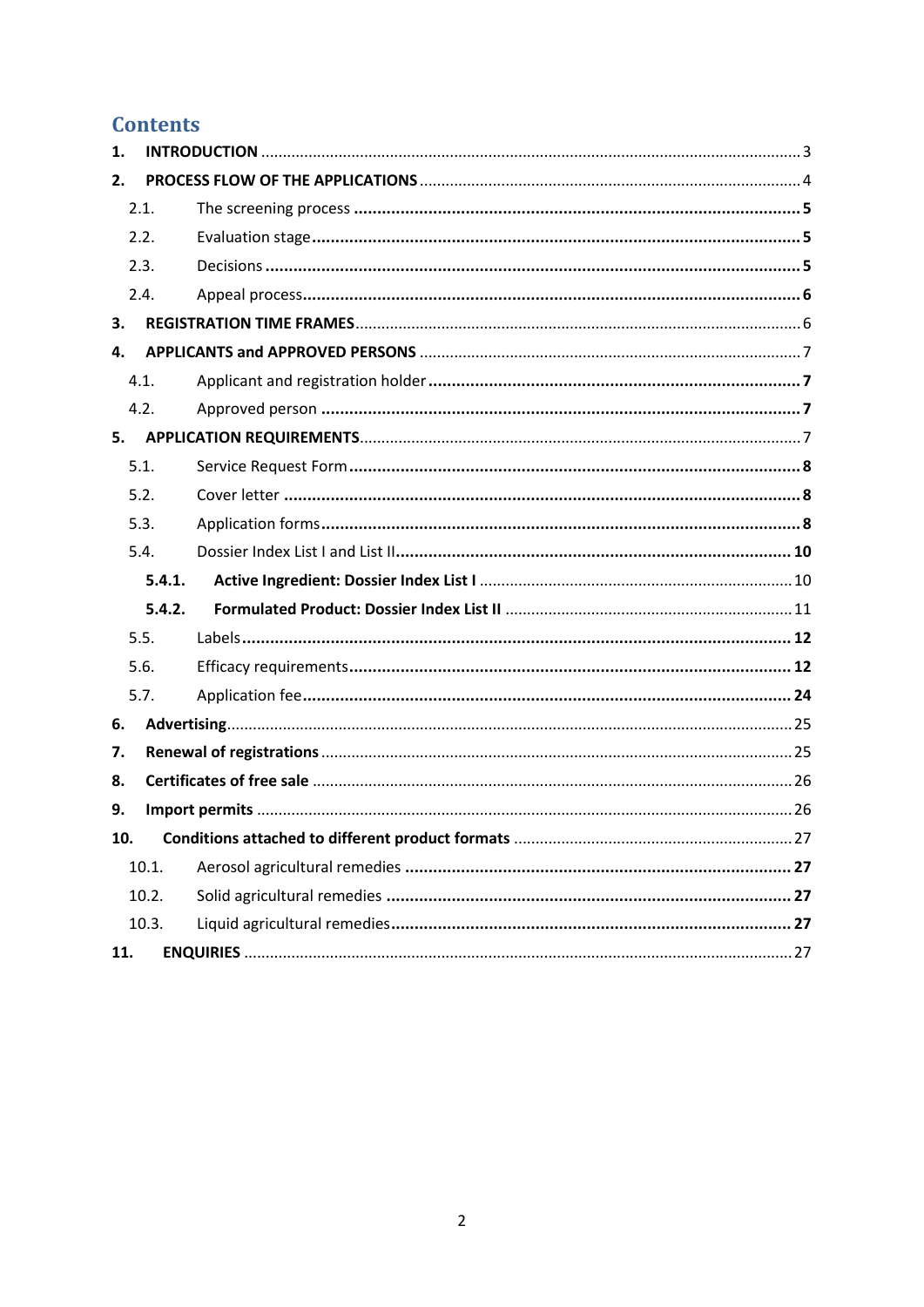#### **1. INTRODUCTION**

<span id="page-2-0"></span>The Department of Agriculture, Forestry and Fisheries (DAFF) through the Directorate Agricultural Inputs Control (DAIC), regulates the manufacturing, distribution, sales, use and advertisement of agricultural remedies through Act No 36 of 1947 "Fertilizers, Farm Feeds, Agricultural Remedies and Stock Remedies" (1). An 'Agricultural remedy' is defined in this act as "any chemical substance or biological remedy, or any mixture or combination of any substance or remedy intended or offered to be used-

- (a) for the destruction, control, repelling, attraction or prevention of any undesired microbe, alga, nematode, fungus, insect, plant, vertebrate, invertebrate, or any product thereof, but excluding any chemical substance, biological remedy or other remedy in so far as it is controlled under the Medicines and Related Substances Control Act, 1965 (Act 101 of 1965), or the Hazardous Substances Act, 1973 (Act 15 of 1973); or
- (b) as plant growth regulator, defoliant, desiccant or legume inoculant,
- (c) and anything else which the Minister has by notice in the Gazette declared an agricultural remedy for the purposes of this Act:"

Applicants who wish to manufacture, import, sell and advertise agricultural remedies in South Africa must submit detailed information and data for evaluation to the Registrar of Act No. 36 of 1947, DAIC.

Section 3 of Act 36 of 1947 requires that applicants must submit data generated from scientific studies for evaluation of safety, efficacy and quality of products. Data must be generated from studies carried out according to prescribed standards

The purpose of this document is to outline the data and documentation required by the Registrar of Act No. 36 of 1947 in connection with the registration of non-crop agricultural remedies. The requirements differ according to the type of registration that is being sought. Information normally required for the different categories of registration is set out in this document; however, the Act makes provision for the Registrar to call for any further information in order to determine whether a remedy is acceptable in the context of public interest, suitability and biological efficacy. It is important that only data with a direct bearing on the registration application are presented.

These guidelines do not replace the requirements set out in Act No. 36 of 1947, and the regulations promulgated thereunder, but are complementary to Act No. 36 of 1947 and its associated regulations.

NOTE: If any of the data or documents called for in the paragraphs that follow are deemed by the applicant to be unnecessary or irrelevant, good scientific argument supporting this view should be presented in an application for a waiver of the requirement for such data or documentation. The application for waiver should be submitted before any tests/trials/studies are conducted and prior to the registration application being submitted to the office of the Registrar.

Enquiries to register new human skin applied products not yet classified either as agricultural remedies or a medicine should be referred to the Registrar of Medicines under Act 101 of 1965 at the Department of Health for an initial decision to be made. If a product is not classified as a medicine, then such a product will be registered as an agricultural remedy. This is concerning delousing agents for human use containing recognized medicinal substances intended for application to the skin and insect repellents for human use containing recognized medicinal substances intended to be application to the skin as published on the Government Gazette No. 6087 30<sup>th</sup> June 1978 by the National Department of Health.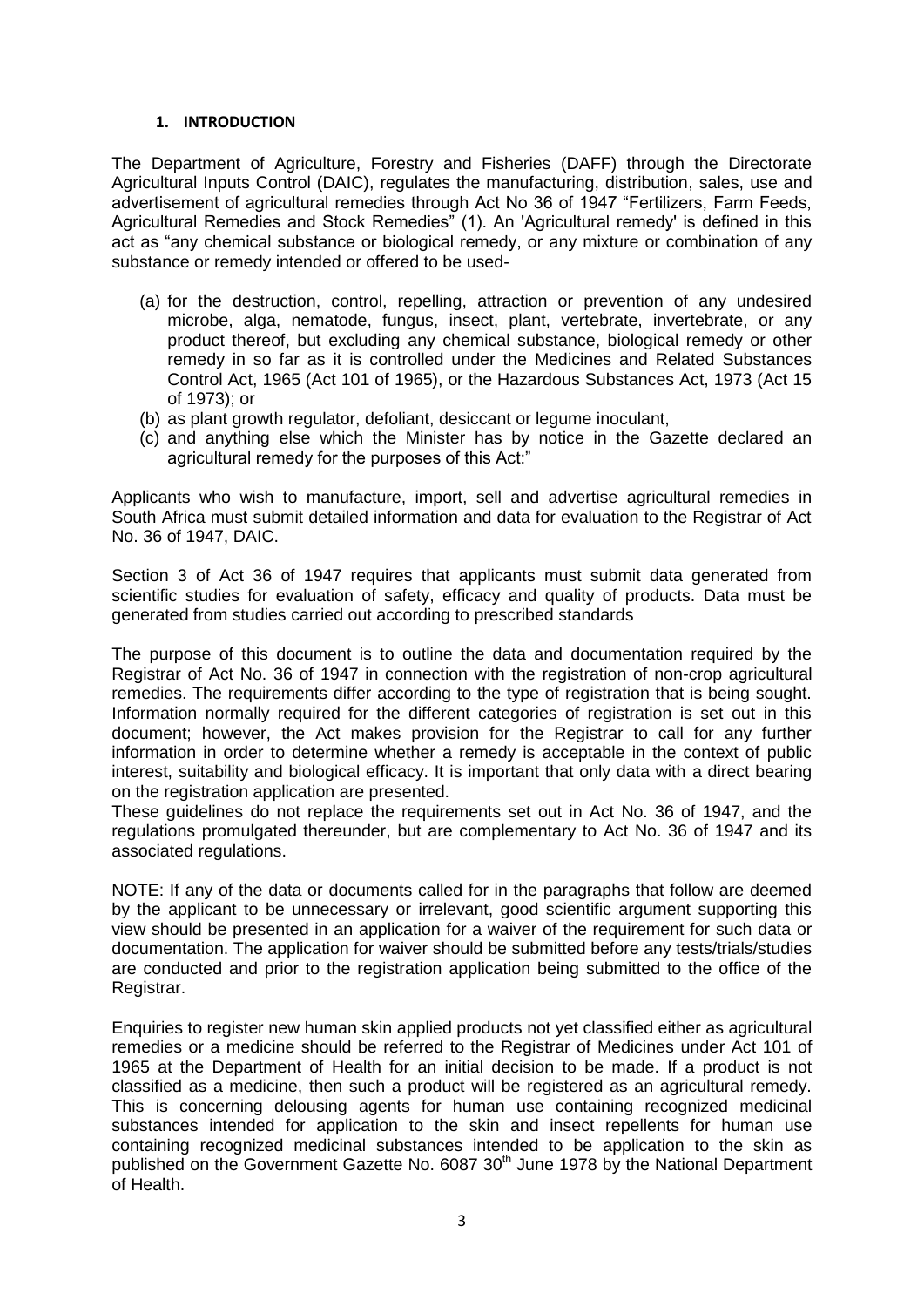The non-crop agricultural remedies market has traditionally been divided into the following market sectors or use patterns:

- Professional use (pest control companies), including Termiticides use
- Turf (golf courses, sports fields, lawn care operators) & Ornamentals (wholesale production of plants and cut flowers)
- Forestry
- Stored commodities protection (grain, dried fruit, tobacco etc.)
- Wood preservation
- Wool and other fabric/materials preservation
- Vector control of disease carrying organisms (e.g. malaria mosquitoes)
- Control of pests in animal housing and intensive animal husbandry (off-animal use).
- Migratory pest control (e.g. quelea and locust control).
- Amateur/consumer use of agricultural remedies in the home garden
- Amateur/consumer use of agricultural remedies in the home (indoors), including aerosol use
- Industrial vegetation management (including alien vegetation management, aquatic weed control, and bush encroachment control)

All these uses and sectors listed above are not concerned with the production of an agricultural commodity, and therefore fall under the ambit of this guideline.

Some of the sectors referred to above are already covered by guidelines which are available on the Department of Agriculture, Forestry and Fisheries (DAFF) website:

http://www.daff.gov.za/daffweb3/Branches/Agricultural-Production-Health-Food-Safety/Agriculture-Inputs-Control/Guidelines

These will not be covered further in this document.

This document must be read in conjunction with all other relevant guidelines related to agricultural remedies registration requirements under Act No 36 of 1947.

This document is effective as from the  $1<sup>st</sup>$  January 2018. For the existing labels that may need to be changed based on these new data requirements, manufactures will be allowed a period of five (5) years effective from the implementation date to generate the required studies in order to effect the required changes.

For the test methodologies to be used, applicants can use the latest versions of either SABS or OCED, WHO, FAO, EPPO or any internationally recognized/validated efficacy protocol/guidelines. The applicant should attach or outline the method used when applying for registration in the trials or experimental report.

All field trials must be conducted according to the Guidelines on data requirements for Agriculture Remedies 2015.

For generic claims, the two thirds (2/3) will apply for the claims already appearing on the correct reference standard.

# **2. PROCESS FLOW OF THE APPLICATIONS**

<span id="page-3-0"></span>The following section provides a step-by-step description of the submission review process which can be divided into 3 categories; verification, scientific screening and evaluation. The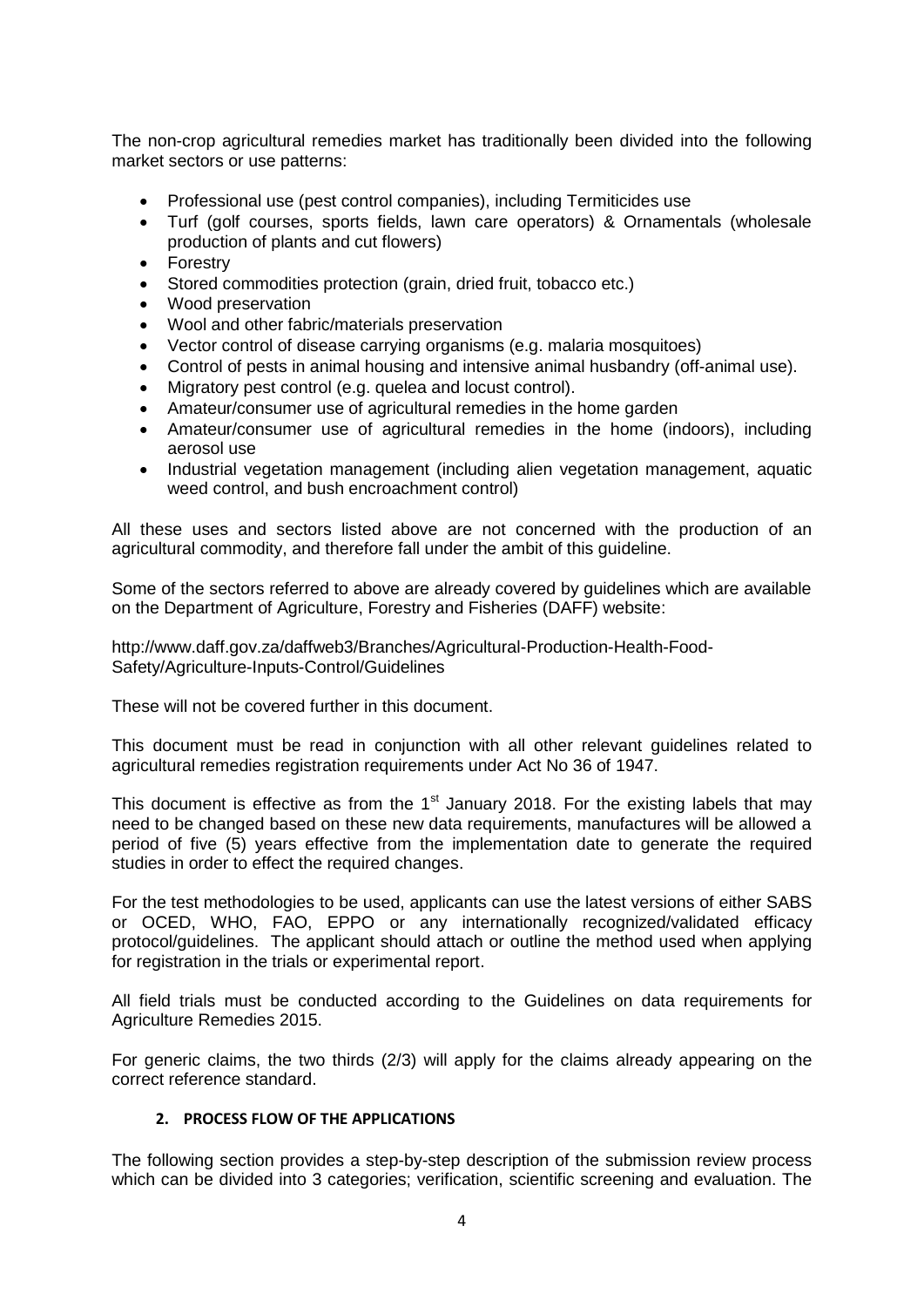DAIC will first screen the application (preliminary assessment) to assess whether it is complete. If the DAIC discovers at screening that there is missing information in the application, the DAIC will notify the applicant requesting that information. If the information is not supplied by the applicant within the specified period of approximately 30 days, then the application will be rejected. It should be noted the screening is not a thorough scientific evaluation of the dossier or application but rather a process to check the missing documents or studies. This service may not be done for all the applications submitted if the volumes concerning the number of applications submitted is very high in such a way that it exceeds internally capacity to cope with such a demand.

# **2.1. The screening process**

<span id="page-4-0"></span>The screening process is divided into two steps:

- administrative verification
- technical screening

#### Administrative verification

Administrative screen of applications take place within 14 calendar days after receipt to ensure that non-data elements have been provided. During administrative screening, the following are verified:

- cover letters
- service request form
- applicant details
- approved person details
- product registration number (if available) and if still valid
- application forms in triplicate, fully filled and signed
- legibility of the information and initialization of any corrections made by the applicant
- fees paid
- three copies of the labels, and
- other data specified on the cover letter

If the DAIC administrative section discovers that there is missing information.in the application, the DAIC will notify the applicant, requesting that information. If the information is not supplied by the applicant within the specified period, the application will be rejected.

#### Scientific screening

Once an application passes the administration verification process, it is allocated to be screened scientifically against the data requirements outline in the:

#### **GUIDELINES ON THE DATA AND DOCUMENTS REQUIRED FOR REGISTRATION OF AGRICULTURAL REMEDIES IN SOUTH AFRICA (2015)**

If the DAIC discovers that there is missing information.in the application, the DAIC will notify the applicant, requesting that information. If the information is not supplied by the applicant within the specified period of approximately 30 days, then the application will be rejected.

#### **2.2. Evaluation stage**

<span id="page-4-1"></span>Once an application passes the screening process, it is allocated for scientific evaluation. During the process of evaluation, the applicant may be contacted for clarity or if data is missing and the information is not supplied by the applicant within the specified period of approximately 30 days, then the application will be rejected.

#### **2.3. Decisions**

<span id="page-4-2"></span>Once the product evaluation process has been completed, the technical advisor submits an evaluation report and recommendations to the registrar. Registration officers prepare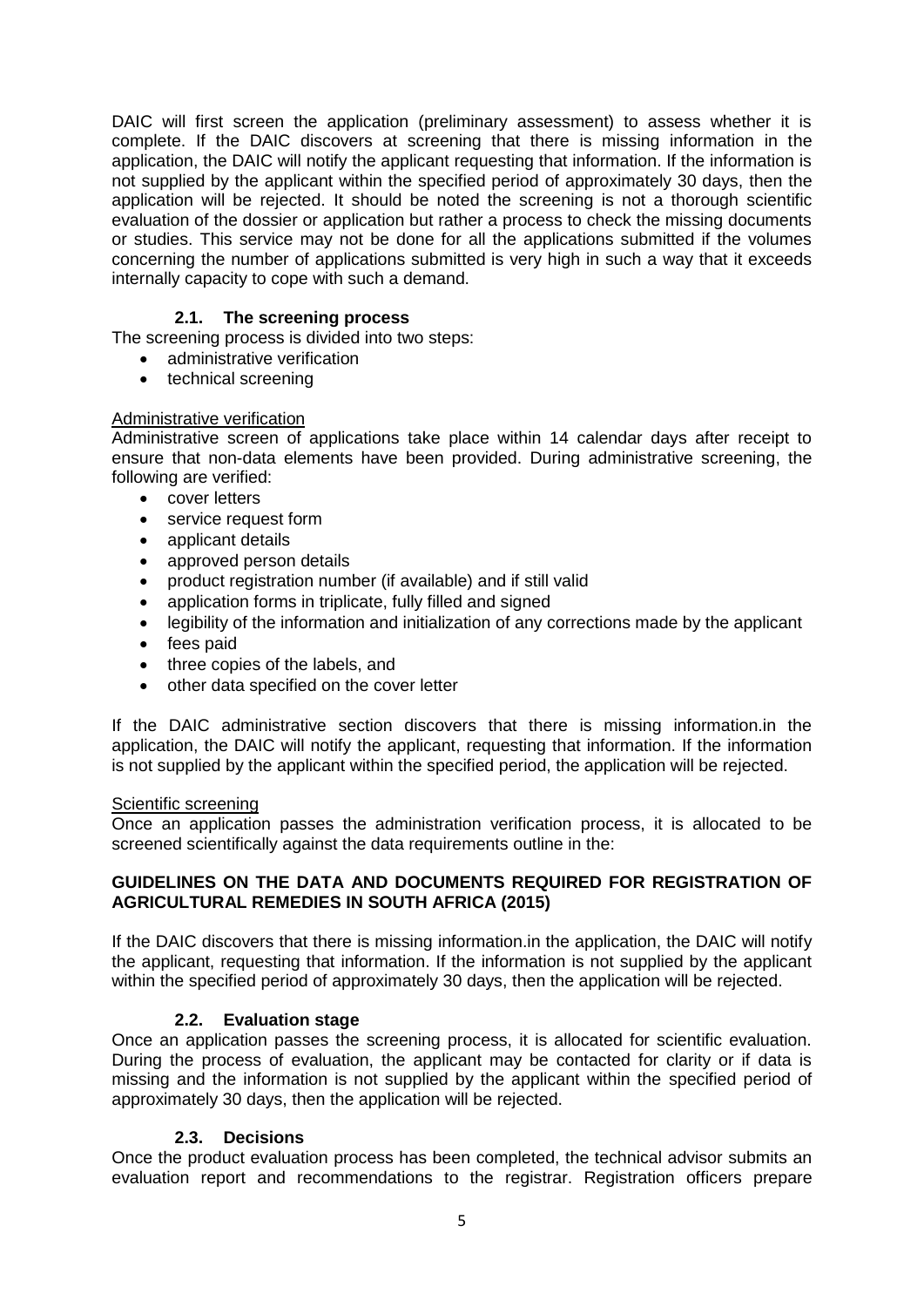documents on the application for submission to Registrar. The applicant is informed in writing about the decision of the Registrar, and issued with the relevant documentation. A registration is valid for a term of three years and is subject to renewal.

**NB:** Registration holders must note any conditions of registration. If these are not adhered to, the registration will be withdrawn or cancelled.

### **2.4. Appeal process**

<span id="page-5-0"></span>If the applicant is not satisfied with a decision made by the Registrar, section 6 of the Act provides for an appeal to the Minister against this decision. The Minister will then follow the process available to him/her.

# **3. REGISTRATION TIME FRAMES**

<span id="page-5-1"></span>Applications are reviewed according to the dates of submissions and categories of the different applications groups. However, under certain circumstances, an expedited review may be considered if there is a specific critical need identified by the Registrar. The time frames for specific processes and categories can be summarized as followings:

| Table1: Estimated time frames for various applications in number of calendar days for |
|---------------------------------------------------------------------------------------|
| major and minor registration applications of agricultural remedies*                   |

| Category                                                              | <b>Performance Standards (working days)</b> |                          |                   |                 |                                       |  |  |  |  |  |
|-----------------------------------------------------------------------|---------------------------------------------|--------------------------|-------------------|-----------------|---------------------------------------|--|--|--|--|--|
| <b>Major registration applications</b>                                |                                             |                          |                   |                 |                                       |  |  |  |  |  |
|                                                                       | <b>Verifications</b>                        | <b>Screening</b>         | <b>Evaluation</b> | <b>Decision</b> | <b>Total</b><br>No. of<br><b>Days</b> |  |  |  |  |  |
| New molecule                                                          | 14                                          | 30                       | 569               | 14              | 627                                   |  |  |  |  |  |
| Generic                                                               | 14                                          | 30                       | 360               | 14              | 418                                   |  |  |  |  |  |
| New formulation or major<br>amendment to a<br>registered formulation  | 14                                          | 30                       | 360               | 14              | 418                                   |  |  |  |  |  |
| Label extension                                                       | 14                                          | 30                       | 360               | 14              | 418                                   |  |  |  |  |  |
| <b>Minor registration applications</b>                                |                                             |                          |                   |                 |                                       |  |  |  |  |  |
|                                                                       | <b>Verifications</b>                        | <b>Screening</b>         | <b>Evaluation</b> | <b>Decision</b> | <b>Total</b><br>No.<br><b>Days</b>    |  |  |  |  |  |
| of<br><b>New</b><br>active<br>source<br>ingredients                   | 14                                          | $\overline{\phantom{0}}$ | 180               | 14              | 208                                   |  |  |  |  |  |
| Minor<br>amendment<br>to<br>a<br>registered formulation               | 14                                          | $\qquad \qquad -$        | 90                | 14              | 118                                   |  |  |  |  |  |
| Admin amendments to the<br>application form or label                  | 14                                          | $\overline{\phantom{a}}$ | 90                | 14              | 118                                   |  |  |  |  |  |
| Trade name change                                                     | 14                                          | $\qquad \qquad -$        | 90                | 14              | 118                                   |  |  |  |  |  |
| Parallel<br>registrations/<br>daughter<br>registrations and transfers | 14                                          |                          | 90                | 14              | 118                                   |  |  |  |  |  |
| Addition<br>of<br>change<br>or<br>formulator                          | 14                                          | $\overline{a}$           | 180               | 14              | 208                                   |  |  |  |  |  |
| of<br>Addition<br>change<br>or<br>packaging material                  | 14                                          | $\qquad \qquad -$        | 90                | 14              | 118                                   |  |  |  |  |  |
| Re-instatement                                                        | 14                                          | $\overline{a}$           | 90                | 14              | 118                                   |  |  |  |  |  |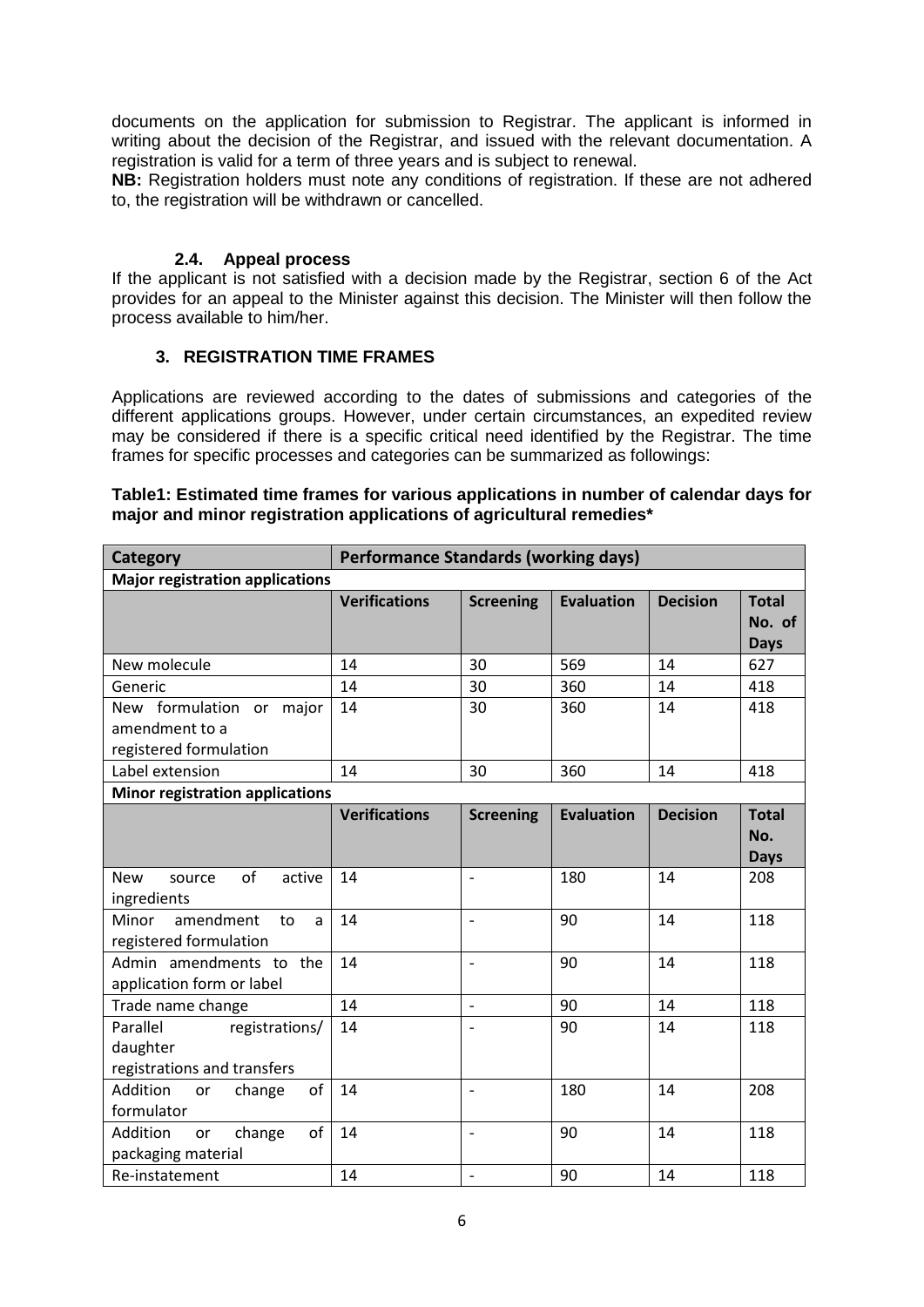| Advertisements               |    |  | 35 |
|------------------------------|----|--|----|
| Import permits               |    |  | 14 |
| Renewals of registrations    | 90 |  | 90 |
| Certificate of Free Sale, or |    |  |    |
| Registration                 |    |  |    |
| Cancellation                 |    |  |    |

\*Please note these time frames maybe extended, if there is a delayed response from the applicant to a DAIC communication.

# <span id="page-6-0"></span>**4. APPLICANTS and APPROVED PERSONS**

#### **4.1. Applicant and registration holder**

<span id="page-6-1"></span>The applicant is the individual or company who / which will become the registration holder, should be application be successful. In the case where the application is for any changes to be made to an approved current registration, the applicant will be the registration holder.

All individual representative applicants must reside in South Africa or in the case of a company, the company must have a registered office in South Africa. The application form must contain the applicant's full name, street, postal address and contact details. If the applicant is a company then proof of registration in South Africa must be provided. In all cases, the applicant must nominate approved person and their position and title, with whom DAIC can correspond and who will take responsibility for the application.

#### **4.2. Approved person**

<span id="page-6-2"></span>The approved person is the individual, company representative or third party representative who is resident in South Africa and who will take responsibility for the application. In relation to an application, generally the approved person is responsible for:

- signing the application form
- giving consent to the DAIC to alter the application form
- giving extra information or changing information previously given to the DAIC
- giving the DAIC written notice to withdraw the application.

An applicant may appoint a third party (a company or an individual outside their company but residing in South Africa). A representative from this third party may be appointed as the approved person for the purposes of the application.

When an applicant wishes to make use of a third party representative, they must send a letter of authority to DAIC. The letter of authority must specify:

- Which of the regulatory matters the approved person is authorised to conduct, i.e. all aspects of the application or only specified functions.
- The duration of the agreements, i.e. the same person will also be responsible for only the application process or if they will also be responsible for the post-registration matters.

If an applicant appoints a different approved person for any one or more of the regulatory matters, they must send DAIC a separate letters for each different approved person.

#### <span id="page-6-3"></span>**5. APPLICATION REQUIREMENTS**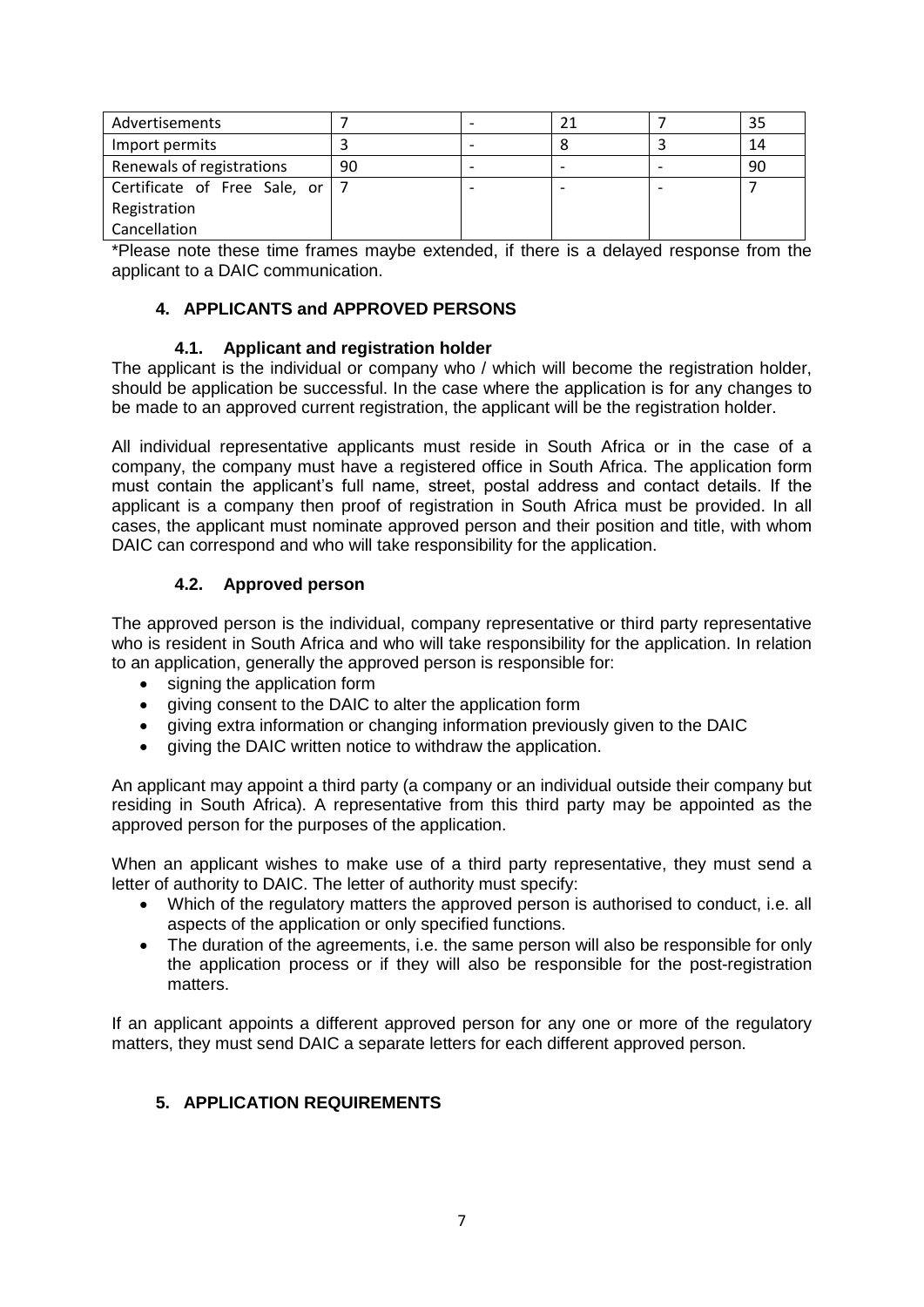An application can range from only a completed application form to a multi-volume application containing detailed scientific reports and scientifically-based arguments. As a minimum, an application must include the following documents and information

A complete application must:

- Include a service request form;
- the appropriate and fully completed application form signed by an approved person including all relevant information listed in the Active Ingredient Dossier Index (List I) and the Formulated Product Dossier Index (List II) information that application requires (where relevant). See Guideline on the data and documents required for registration of agricultural remedies in South Africa" document of 2015.
- be accompanied by appropriate fee (See document for tariffs adjusted every financial year)

An application will not be accepted by the DAIC and proceed to a full evaluation unless it is complete.

# **5.1. Service Request Form**

- <span id="page-7-0"></span>• This form must be completed by the applicant / registration holder and submitted with the relevant application form(s) and supporting documentation.
- An additional motivational cover letter may be submitted with the application(s) where necessary.
- A copy of the stamped front page (page1) should be kept by the applicant as acknowledgement of receipt.

# **5.2. Cover letter**

<span id="page-7-1"></span>All applications for the registration of a product or the amendment of the registration of a product must include a covering letter.

The covering letter:

- should be addressed to the Registrar for the attention of the Head of the Registration Administration Office.
- should have a subject line which contains the product name (and the existing registration number if it is an amendment application).
- should contain statements as indicated in the attached letter

**Note:** Providing the registration number can save considerable time in the administration of the application, since the filing systems are all numerically based. Details of the application, that is new application, application for amendment, application for a "daughter" registration, etc., must be outlined briefly. Duplicates of all necessary letters of consent, that is permission for "daughter registration" or permission to use another company's product name on the label, must accompany the covering letter.

Cover letter to include the following:

- Name of product
- Registration number if product is already registered
- Reason for submission
- Identification of the sets of documents enclosed
- Letters of consent if permission from the registration holder is required

# **5.3. Application forms**

<span id="page-7-2"></span>**Application forms must be submitted for new applications and amendments to an existing registration, including change of formulation.**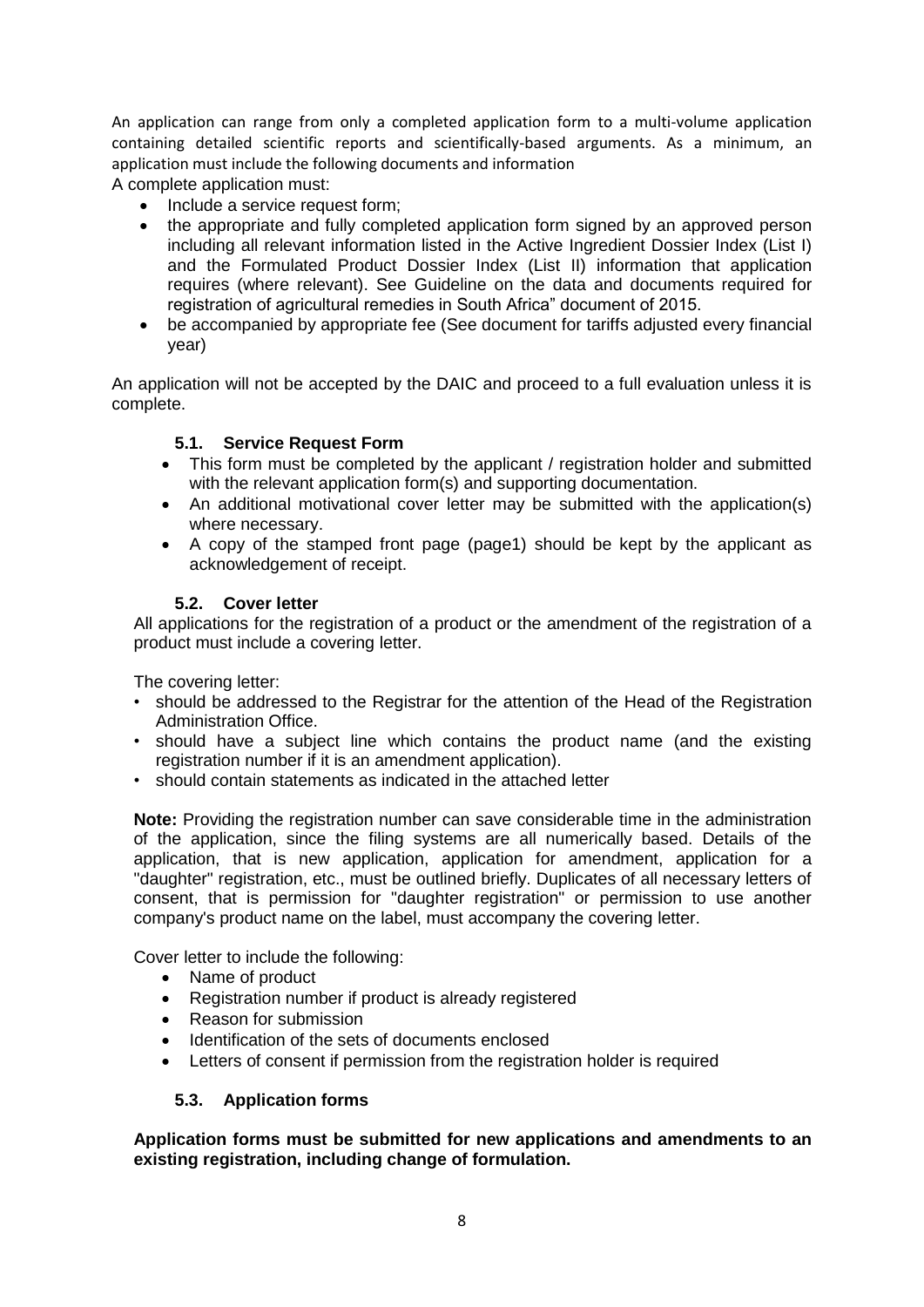The following points apply to the application forms:

- The prescribed application forms (SEARCH Form, Active Ingredient: Dossier Index List I and Formulated Product: Dossier Index List II) provided by the Registrar must be used.
- The application forms must be submitted in triplicate. One copy is for the technical adviser, one is for the Registrar's administration office and the other copy is returned to the registration holder when the registration is approved and the registration number of the product is allocated or the registration amendment is approved.
- An overseas company may not apply for registration in RSA. Only a locally registered company, an RSA citizen or a legal body that is registered in RSA may apply for the registration of agricultural or stock remedies.
- The application forms must be signed by the legally appointed person and this should preferably be the company contact person with whom the Registrar's office will communicate
- The name in which the product will be registered must be identical to the one on the covering letter, application forms and labels. The name is to be used on all labels and correspondence after allocation of the registration number. Any change in this name, however slight, will be regarded as an amendment.
- Application forms must be handed in to the Registration Administration Office, where they will be checked and all the necessary procedures are followed. Handing applications to the Technical Advisers will delay the process and the Registrar's administrative office is not held responsible for such applications.

# **SEARCH Form**

The formatting of the SEARCH form should not be altered in any way.

The required information should be entered into the SEARCH form. Since all the applicable information generally cannot be satisfactorily entered in the relevant sections of the SEARCH form, an attachment with this information, appropriately referenced to the headings of the SEARCH form (see below), should be appended to each copy of the SEARCH form submitted. This attachment should always be included and all sections should be populated even where the information can be accommodated on the SEARCH form. The attachment effectively forms part of the SEARCH Form and should also be submitted in triplicate.

#### Completion of the SEARCH Form

#### **Identification of nature of application**

- The "Pesticide containing a new active ingredient:" option should only be used if a new chemical entity active ingredient is included in the formulation.
- Most commonly, the "Pesticide where source of active ingredient and/or formulation is not identical to that of a registered product:" option should be used.
- For amendments, the "Amendments to an existing registration:" option should be used.
- A brief description of the requested amendment should be inserted in the grey portion of the line.

**"Applicant"**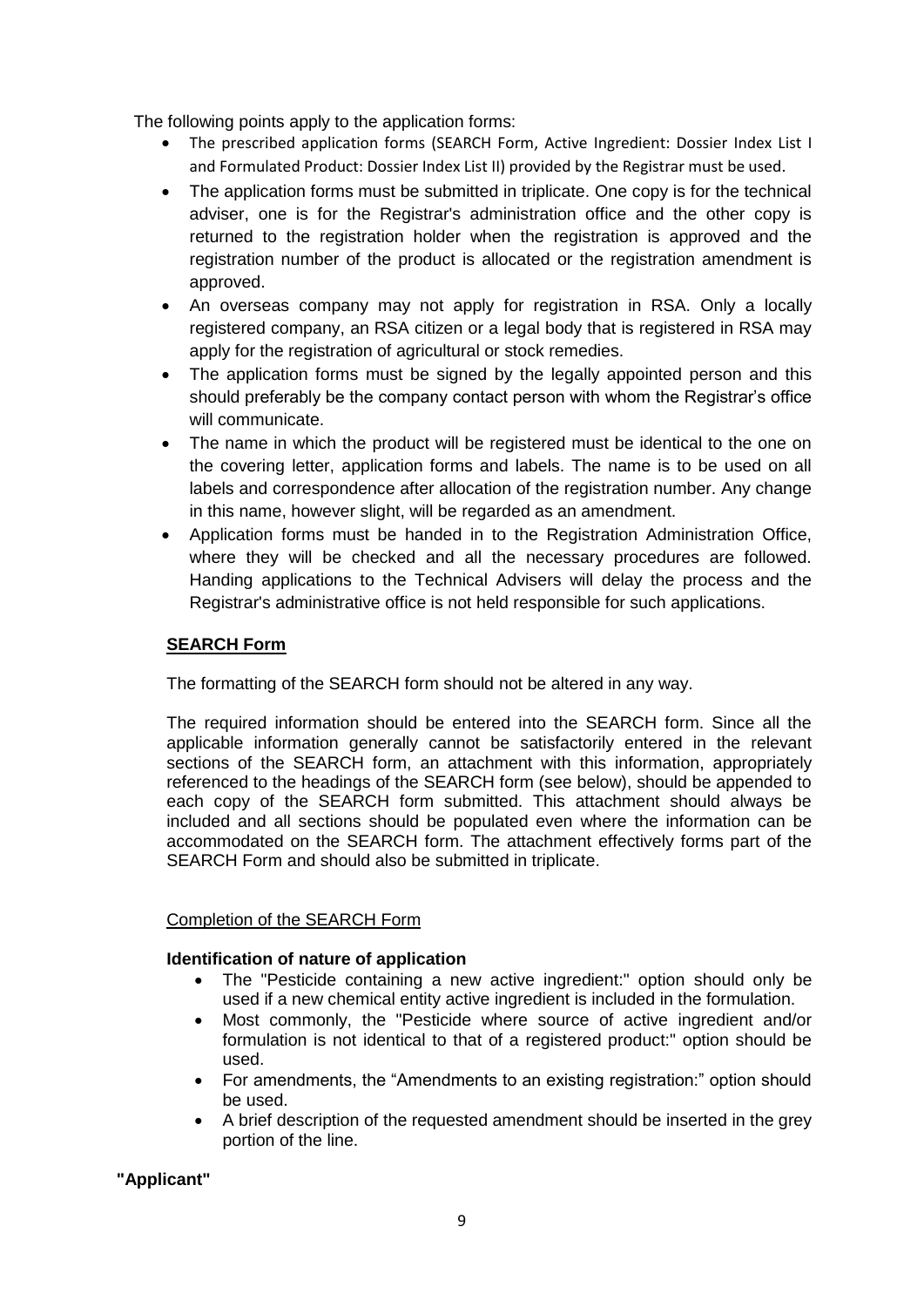All manufacturing sites, stock depots/warehouses and distribution agents directly controlled by the applicant should be listed an attachment.

# **"Product"**

- The relevant latest Croplife International/FAO Code should be selected from the list provided.
- Use the correct Custom Tariff Code

#### **"Active Ingredient(s)"**

• The common name of each active ingredient should be given together with the manufacturer's name and address and either the specified minimum active level or purity range as applicable.

#### **"Formulation"**

 The full names and addresses of all sites which may be used to manufacture the product should be entered. Letters, from each company manufacturing the product on their letterhead, signed by an authorised signatory, confirming adherence to the details of the product registration including the specific formulation that is being/has been registered.

#### **"Toxicology"**

 Formulation toxicity information: For all formulation types, it is required that formulation toxicity data, generated according to OECD Guidelines using OECD GLP accredited laboratories(2), be submitted for hazard classification as per the latest regulations o/guidelines.

#### **"Packaging"**

• The material from which the container is constructed should be declared as well as all pack size in which the product may be intended to be sold.

**Note:** For the change of packaging material, storage stability tests need to be submitted.

Refer to the **Guideline for Shelf Life Extension of Pesticides in South Africa (2015)** 

#### <span id="page-9-0"></span>**5.4. Dossier Index List I and List II**

#### <span id="page-9-1"></span>**5.4.1. Active Ingredient: Dossier Index List I**

A separate index should be submitted for each declared active ingredient.

All relevant information listed in the Dossier Index List I should be provided. But, where some information does not fit in the fields provided, an attachment to the index should be provided. This should be divided into sections titled and numbered as per the index list. Where the information cannot be fitted in the field provided on the Active Ingredient: Dossier Index List I, the statement, "See attachment", should be entered. Where a particular field is not relevant to the product type or format, the statement, "Not applicable", should be entered.

All information must originate from the supplier of that active ingredient. Where the supplier of the active ingredient is not willing to provide the necessary information directly to the applicant for reasons of confidentiality, they should submit it confidentially directly to the Registration Administration Office in the Registrar's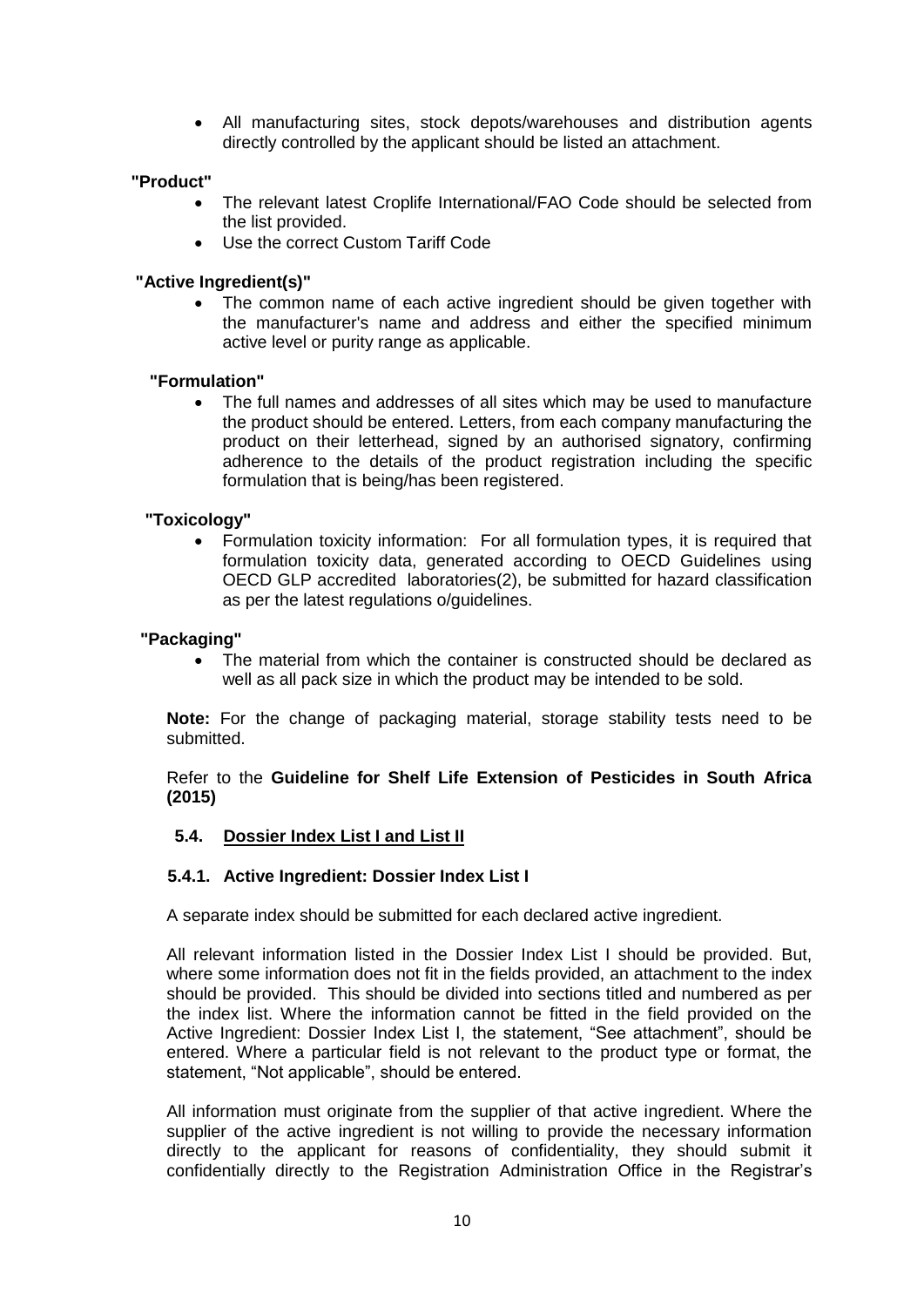office. In addition to a covering letter from the active supplier, the supplier's submission should also include a copy of the applicant's covering letter from the applicant's registration application documentation.

A Letter of Supply from each active ingredient supplier confirming that they will supply the relevant active ingredient(s) should be submitted.

### <span id="page-10-0"></span>**5.4.2. Formulated Product: Dossier Index List II**

All relevant information listed in the Dossier Index List II should be provided. But, where some information does not fit in the fields provided, an attachment to the index should be provided. This should be divided into sections titled and numbered as per the index list.

Where the information cannot be fitted in the field provided on the Formulated product: Dossier Index List II, the statement, "See attachment", should be entered. Where a particular field is not relevant to the product type or format, the statement, "Not applicable", should be entered.

Completion of the Formulated Product: Dossier Index List II

#### **Section 1 - "Physical and Chemical Properties":**

Insert as per "physical & Chemical properties" of each product

#### **Section 2 - "Toxicology":**

 Formulation toxicity information: For all formulation types, it is required that formulation toxicity data, generated according to OECD Guidelines using OECD GLP accredited laboratories (2be submitted for hazard classification as per the latest regulations or guidelines. discussion.

#### **Sections 3 and 4 - "Emergency Procedures":**

 A SDS should be provided in the attachment and reference to SDS need only be made.

#### **Section 5 - "Use":**

- "**Household**", "**Home/Garden**", **"Public Health" or "IVM"** as per SEARCH form should be entered for "Crop/ area of use".
- The insects listed on the SEARCH form should be entered for "Target Organism".
- For aerosols, the spray rate should be entered for "Rate". For other formats of product, the dosage rate should be provided.
- The directions for use as they appear on the submitted label should be entered for "Directions for use".
- The Warnings and Precautions which will appear on the label should be entered for "Contra-indications".

#### **Section 6 - "Minimum Label Requirements":**

 It is recommended that a list of all claims made on the label for the product is presented and that each claim is specifically substantiated and justified (with data in addition to the primary efficacy test report(s) if necessary in order to ensure as far as possible that they shall be granted by the Registrar. Claims should be supported by a sound technical argument.

#### **Section 7 - "Efficacy Reports":**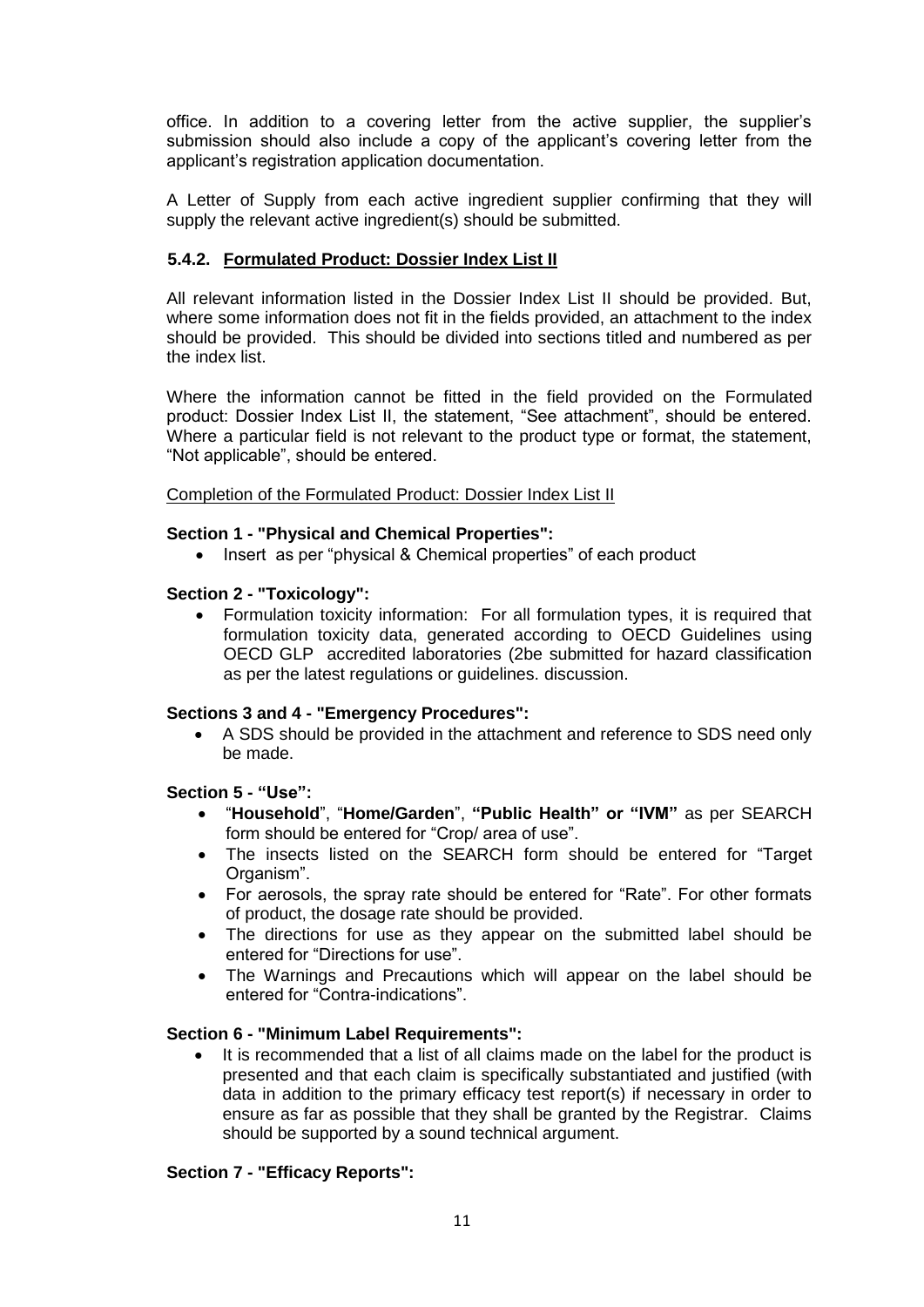Efficacy data should be generated using internationally recognized testing methods (ISO, CEN, SABS, OECD, WHO etc.) because proprietary test methods are subject to copyright issues preventing the full methodology of such methods not being included in efficacy reports. However, applicants wishing to use other test methodologies should submit these methodologies to the Registrar's office in order to ascertain whether these are acceptable to the Registrar. The Registrar's approval shall be obtained prior to use of such methods.

A summary of the results should be provided as well as the original copy of the test report(s).

A formulation change for all applications is regarded as major if more than 10% of the total content of the formulation is changed. A change of less than 10% would also be regarded as major if the classification of the formulation moved to a more hazardous class. Some examples of minor formulation changes (the classification of the formulation must not change to a more hazardous class as a result of the minor change) are:

- a. Change in substances added to preserve the formulation in the container or to improve safety to non-target organisms.
- b. Substitution of one inert for another with similar properties.
- c. Changes in substances used to identify the formulation, e.g. dyes.
- d. In general, changes of not more than 10% in the total content of the formulation.
- e. Changes in the carrier or water content of GR and SC formulations.

#### <span id="page-11-0"></span>**5.5. Labels**

- An English copy of the label must be provided in triplicate.
- For all other official languages, the translation must not deviate from the English label.
- For foreign languages, an affidavit from a certified translator must be submitted.
- The labels must be:
	- $\checkmark$  submitted in draft form:
	- $\checkmark$  clearly legible;
	- $\checkmark$  in the correct format (RSA classification); and
	- $\checkmark$  all particulars on the label must correspond exactly with those on the application form.
- Registration holders must adhere to the ISO notation, for example in 5 kg where a space is left between the number and the unit of measurement.
- Warnings of all products must include "Keep out of reach of children, uninformed persons and pets"
- Warnings and precautions must not be numbered.

#### **5.6. Efficacy requirements**

<span id="page-11-1"></span>General requirements for efficacy trials and registration for non-crop agricultural remedies

1) All trials shall be supervised and/or conducted by person(s) qualified and experienced to perform such trials.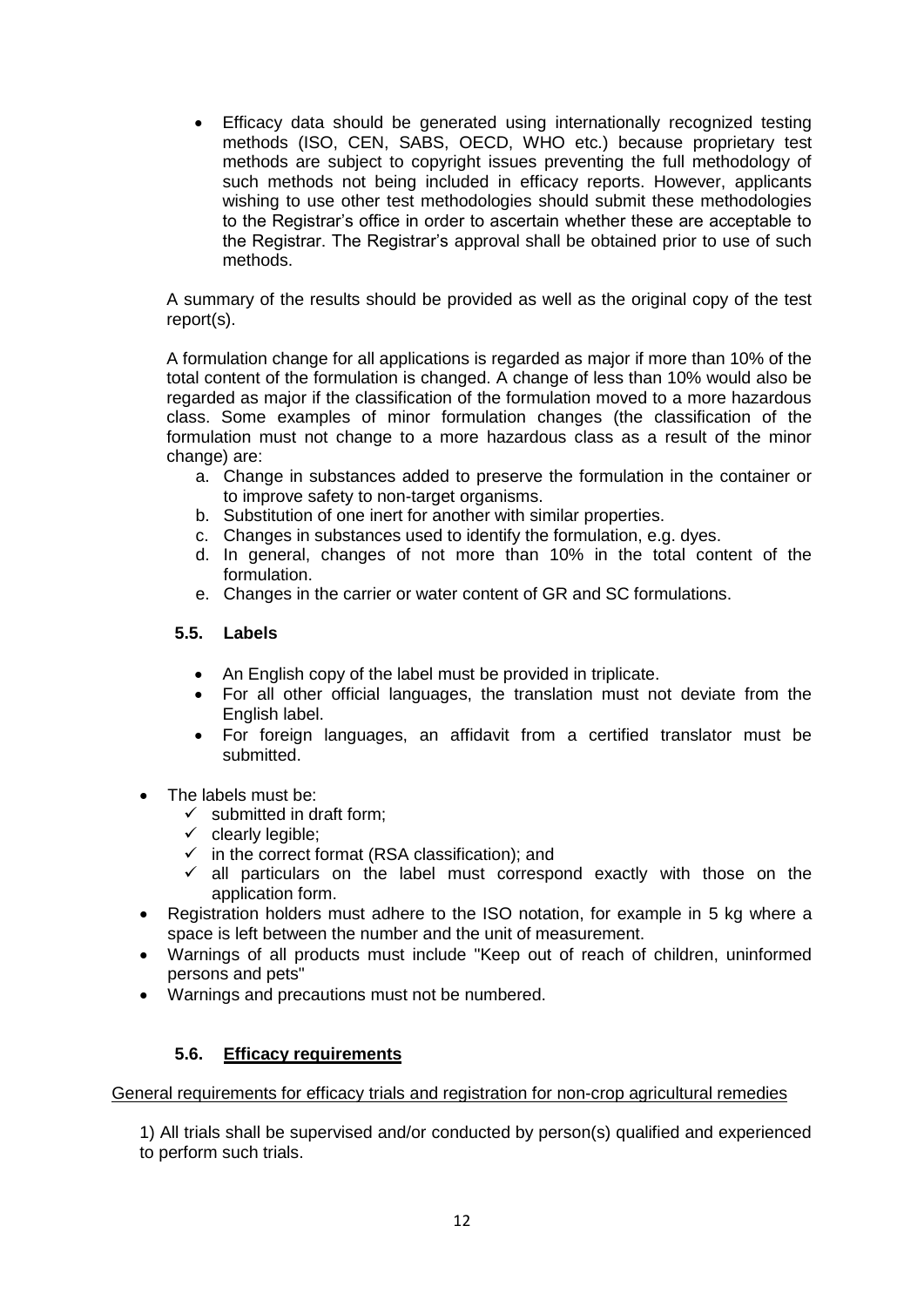- 2) Efficacy trials may be conducted by external consultants and/or internal personnel of the registrant.
- 3) All trials shall be replicated, with a minimum of three replicates. A negative control must be included in the trial. Where mortality of the test organism exceeds 10 % in the negative control, the trial will not be considered for a registration application, and the trial would normally have to be repeated.
- 4) Wherever relevant, all registration applications will be accompanied by results from at least one laboratory trial, unless stipulated otherwise below. Three field trials are mandatory for products with label claims for outdoor use.
- 5) Trials must include a standard registered (reference) product for comparison purposes. Sometimes no standard product will exist – e.g. when a new formulation type is being tested for the first time for registration in non-crop uses. Under these circumstances it is still possible to include a standard (reference) registered product, the use of which is intended to give the same control result as that planned with the new product/formulation (e.g. 75% control of a specific pest species or application type or combination of both). As an example, say a new residual spray formulation, not covered by any common spray formulation is to be tested for registration, a standard product could include any SC, WG, EC, WP etc. formulation already registered for the intended pest(s) and use pattern (residual spray). The same would apply if the new product was also a new active ingredient, or an active ingredient not registered for a non-crop use before – it is not necessary to compare the same chemistry, but to compare the end result – efficacy against the targeted pest and specific use pattern. For example if the new chemical class was to be tested in a new residual spray formulation, the standard product could be any pyrethroid, organophosphate, phenyl pyrazole etc. chemical class already registered for residual spraying against the intended target pests.
- 6) Active ingredients listed in Appendix 4: "Generic compounds exempt from the submission of experimental data" of the "Guidelines on the data and documents required for registration of agricultural remedies in South Africa", are also exempt from the data requirements listed for the purposes of registration in non-crop applications
- 7) The minimum requirements listed below do not preclude any potential registrant from conducting any additional trials, albeit laboratory simulated field or field trials, and submitting these data for registration purposes.
- 8) All efficacy data must be generated from trials conducted in South Africa. Additional data from trials in other countries may be submitted as supporting data in a registration application, but will not be assessed to solely support any label claims. Where no capacity exists in South Africa to conduct specific pest/application method trials, then the registration applicant must consult with Act 36 personnel on conducting a trial outside of South Africa, or whether the specified trial/pest/application method claim can be waived for registration.
- 9) For vector claims on the label, trials should done according to the WHO/WHOPES guidelines and such work should be endorsed by the WHO.
- 10) As many non-crop pesticide applications are made to various surfaces, certain surface types must be included where relevant. Surface type has a pronounced effect on the performance of a pesticide. The following surface types may be considered for inclusion:
	- a. Glazed tiles
	- b. Glass or glass tiles
	- c. Unpainted wood
	- d. Unpainted cement
	- e. Enamel painted wood
	- f. Emulsion painted cement
	- g. Unglazed ceramic tiles
	- h. Laminated wooden flooring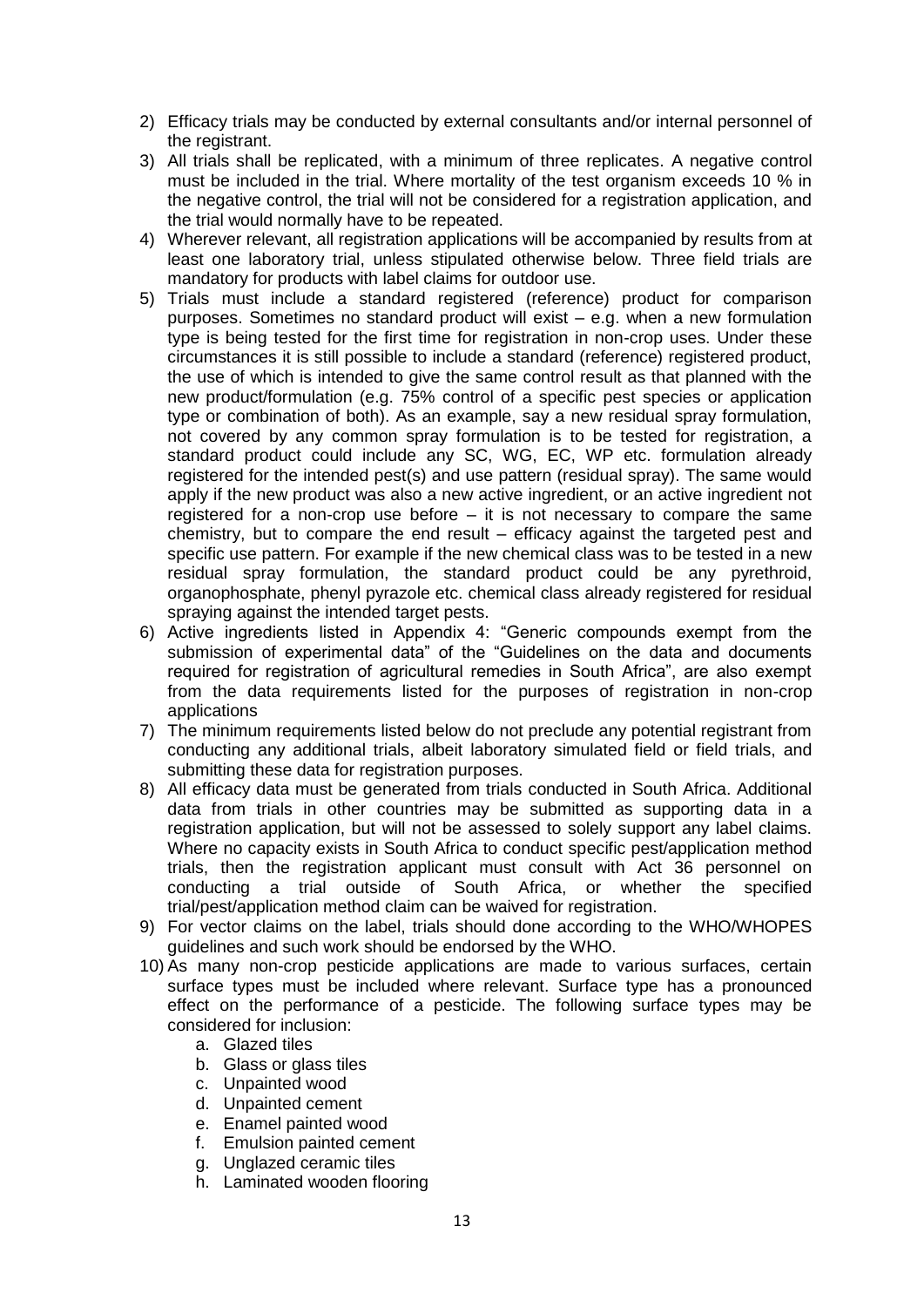- i. Stainless steel
- j. Various textile surfaces
- k. Zinc
- l. Clay brick surfaces
- 11) Formulation toxicity information. For all formulation types, it is required that formulation toxicity data, generated according to OECD Guidelines (2), be submitted for hazard classification (11), or, if test data on Formulation toxicity are not available, formulation toxicity can be calculated from the toxicity of the a.i./s and all relevant inert ingredients, using the GHS Acute Toxicity Estimate Procedure for Classification and Labelling of Chemicals (12). The actual calculation must be submitted. These calculations maybe subject to further discussion.

The efficacy requirements listed below are grouped under application types and/or formulation types. The groupings are as follows:

- 1) Surface residual sprays
- 2) Space sprays
- 3) Cockroach baits
- 4) Ant baits
- 5) Fly baits
- 6) Aerosols
- 7) Stored grain protectants (Must include residues)
- 8) Tobacco curing protectants (Must include residues Refer to Tobacco Guidelines)
- 9) Termiticides
- 10) Wood/Furniture/Timber preservatives
- 11) Wool , skin, hides/leather preservatives
- 12) Disease vector control: Insecticide-treated mosquito nets
- 13) Disease vector control: Indoor residual spraying
- 14) Disease vector control: Space spraying
- 15) Disease vector control: Aircraft aerosols
- 16) Insect repellents
	- a. Applied to the skin
	- b. Applied / impregnated to materials and textiles (tents, clothing etc.)
- 17) Insect control/killers: impregnated material
- 18) Dusting powder applications
- 19) Industrial Vegetation Management: Aquatic weeds & Alien Vegetation Management
- 20) Rodenticides
- 21) Molluscicides for home garden use and other uses outside agriculture.
- 22) Larvicides
	- a. Insecticides
	- b. Insect growth regulators
- 23) Adjuvants for non-crop use
- 24) Home garden use: Vegetables and fruit
- 25) Home garden use: Ornamentals
- 26) Home use (indoors): Other products
- 27) Insecticide/fungicide/algaecide/repellents for paints, , resins, vanishes, coatings and laquer formulations
- 28) Aircraft products
- 29) Pests in water (Black fly, mosquito larvae etc.)
- 30) Smoke generators, fumigants and fogging machines
- 31) Pheromones
- 32) Bird repellents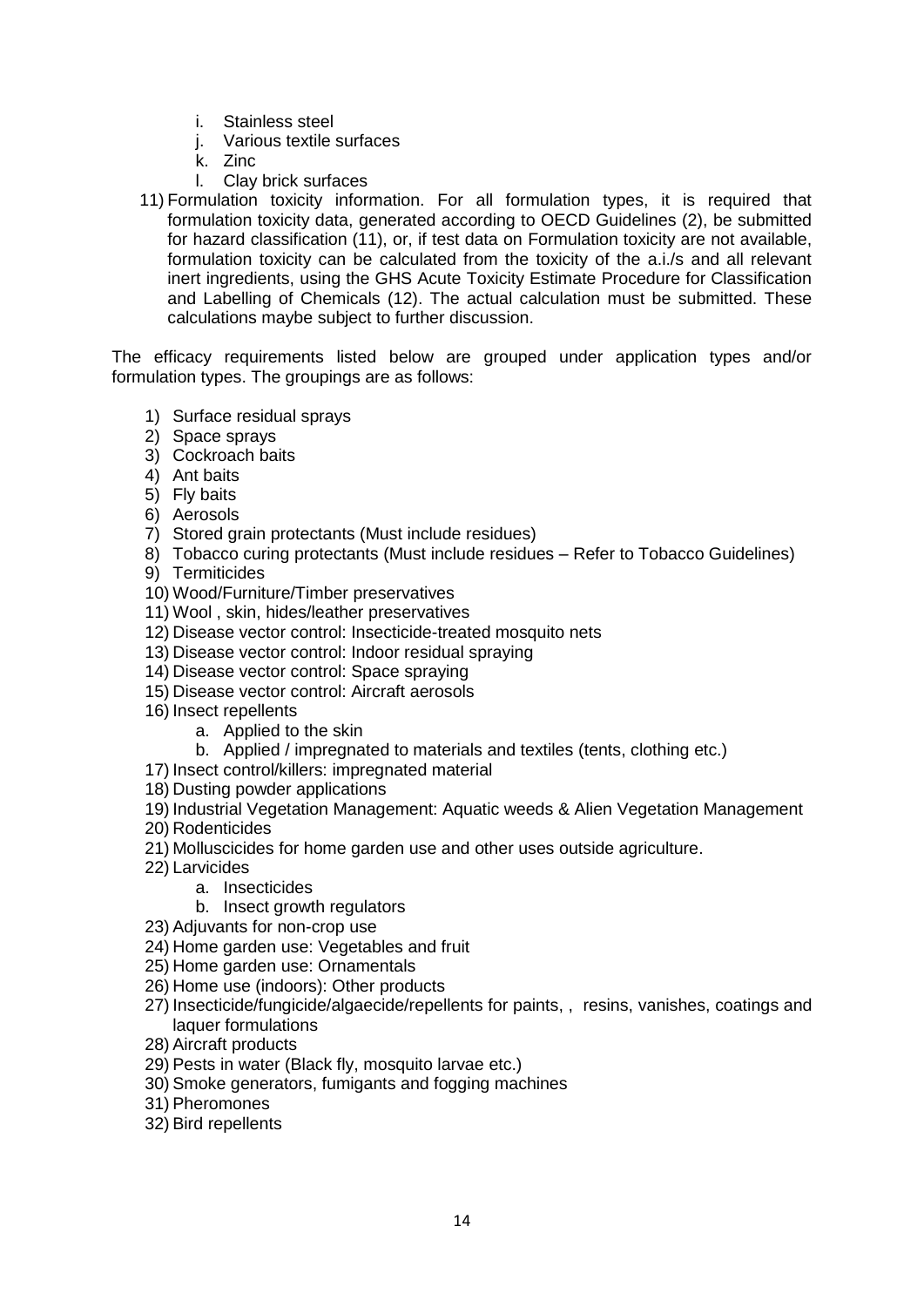#### Efficacy testing guidelines per use pattern/formulation type

For all trials for non-crop uses an efficacy threshold of more than 75% mortality, knockdown or control (depending on the trial type and label claim) must be achieved in order for the registration application to be approved, except for rodenticides except where mortality should be greater than 90%. For the test methodologies to be used, applicants can use the latest version of either SABS or OCED or any internationally recognized/validated protocol

### **1) Surface residual sprays**

For surface residual sprays one replicated laboratory trial (minimum three replicates), with a standard reference product, on representative surfaces, will suffice for registration purposes. Where specific surfaces are claimed on the label these surfaces must be tested separately. The length of residuality for regularly cleaned surfaces will generally be accepted to be 4 weeks, but for other surfaces you may claim residuality based on trials done. Where residuality is less than 4 weeks, on certain surfaces or all surfaces, this must be indicated so on the submitted label. Residuality claims for longer than 4 weeks must be tested for and proved with minimum 75 % mortality the requirement. The following surface types can be considered for inclusion in trials:

- a. Glazed tiles
- b. Glass or glass tiles
- c. Unpainted wood
- d. Unpainted cement
- e. Enamel painted wood
- f. Emulsion painted cement
- g. Unglazed ceramic tiles
- h. Laminated wooden flooring
- i. Stainless steel
- j. Various textile surfaces
- k. Zinc
- l. Clay brick surfaces

Residual surface sprays are normally used for indoor applications. Where the label makes mention of exterior use, field trials are required.

See below: a) Home / urban setting Indoor use – 1 laboratory trial Outdoor use – 1 laboratory & 1 field trial

b) Farm or Small holding setting Three (3) field trials

#### Target species:

Where target species are not available in the country, then extrapolation of data from other countries is allowed for registration purposes.

Bedbugs: Products that claim control of bedbugs must be tested. A statement on resistance must be added (e.g. "My product will not work on pyrethroid / DDT resistant bedbugs"). If there are no bedbugs in the country, then the above statement on target species applies.

#### Fishmoth:

Where claims are made for non-staining properties of residual sprays the product must be assessed on the following surfaces/panels for non-staining properties: wood, enamel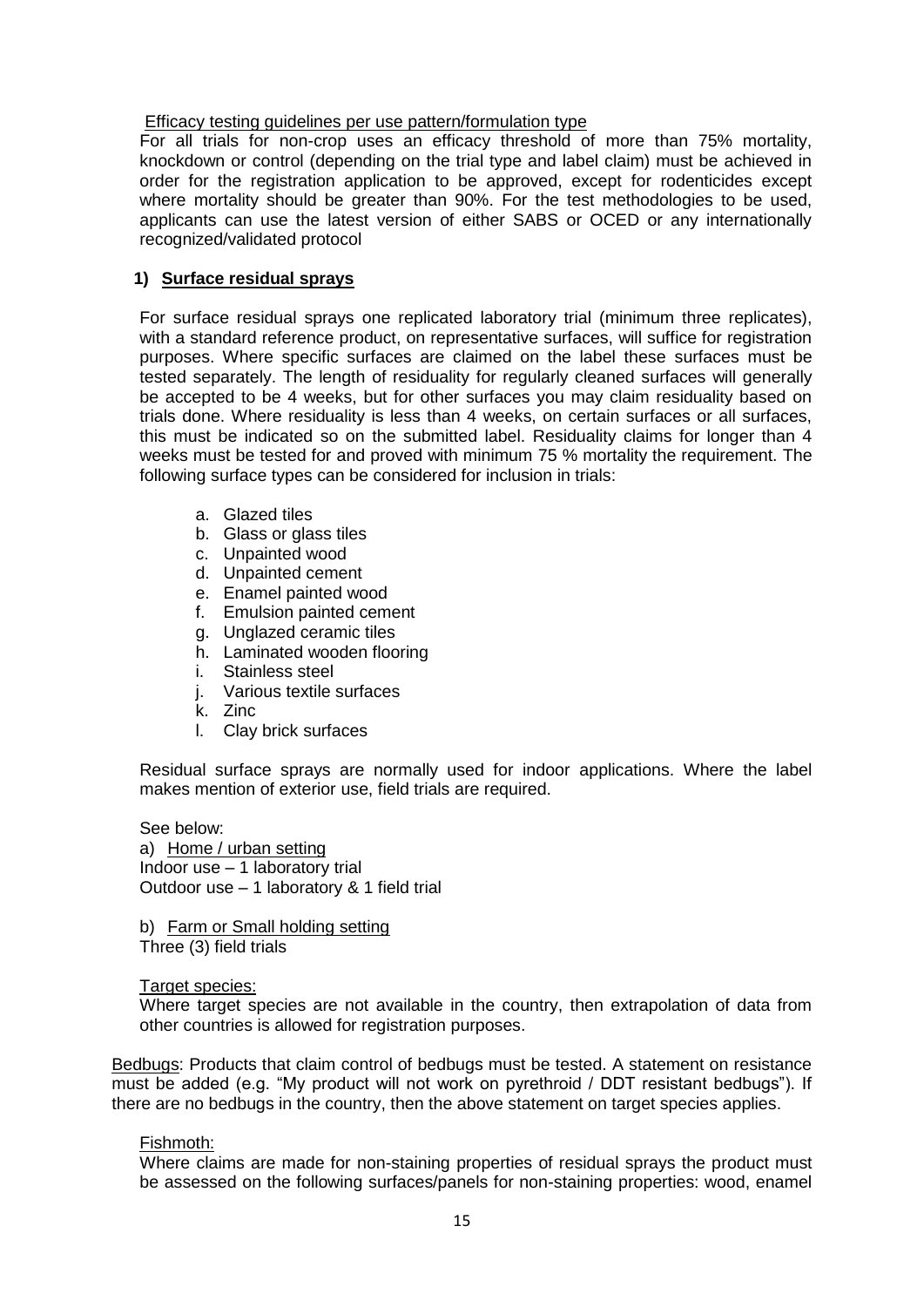painted wood, cement, emulsion painted cement, short fibre carpet, glazed tile, a plastic surface typical of household appliances and furniture, and one additional textile type.

 These requirements are relevant for concentrates and ready-to-use surface spray products.

#### **2) Space sprays**

Space spray formulations can be tested in aerosol chambers, or free-flying rooms. The trial can be replicated by using caged crawling or flying insects as appropriate. The formulation must be applied with appropriate equipment, either ULV or hot/cold fogging apparatus.

#### For indoor use: One (1) laboratory trial

For Outdoor use: A minimum of three (3) field trials are required, as per the data requirements for the registration of agricultural remedies guidelines.

#### **3) Cockroach baits**

One (1) replicated laboratory trial with a standard (reference) product, conducted in an arena type situation is sufficient for registration purposes. German and American cockroaches must be tested separately. To claim Oriental cockroaches, both the American and the German cockroach must be tested in order to allow the extrapolation of data. Any additional label claims (e.g. speed of knockdown, attractiveness, other species etc.) must be tested for separately from efficacy (mortality) studies.

If the product is to be used in a bait station or a specific refillable bait station and is recommended on the proposed label, this bait station must be tested in the trial.

#### **4) Ant baits**

Ant baits need to be tested against a minimum of one of the three most important noncrop ant pests in South Africa. The important species are:

- *Pheidole megacephala*: brown house ant, big-headed ant
- *Linepithema humile*: Argentine ant
- *Lepisiota* species: black sugar ant, little black sugar ant

One (1) laboratory trial against one (1) of these species in an artificial nest/arena system which demonstrates efficacy due to high mortality of the workers, and substantial degradation of the ability of the nest to survive, is sufficient to claim a label against all three species. Alternative food sources must be available in this trial.

There are other pest ant species in South Africa. Some of these are listed below:

- *Anoplolepis custodiens* and *A. steingroeveri*: malmiere, pugnacious ant
- *Crematogaster* species: cocktail ants, wipstertmiere
- *Myricaria* species: balbyters

As these other species are mostly found outdoors, three (3) field trials to prove efficacy must be done. Ant activity or trailing is one measure that can be used to assess efficacy in these species. Where a bait product has already been tested against these species in agriculture (and this includes the other 3 ant species above as well), and registered, no additional trial work is required to label the product for non-crop uses.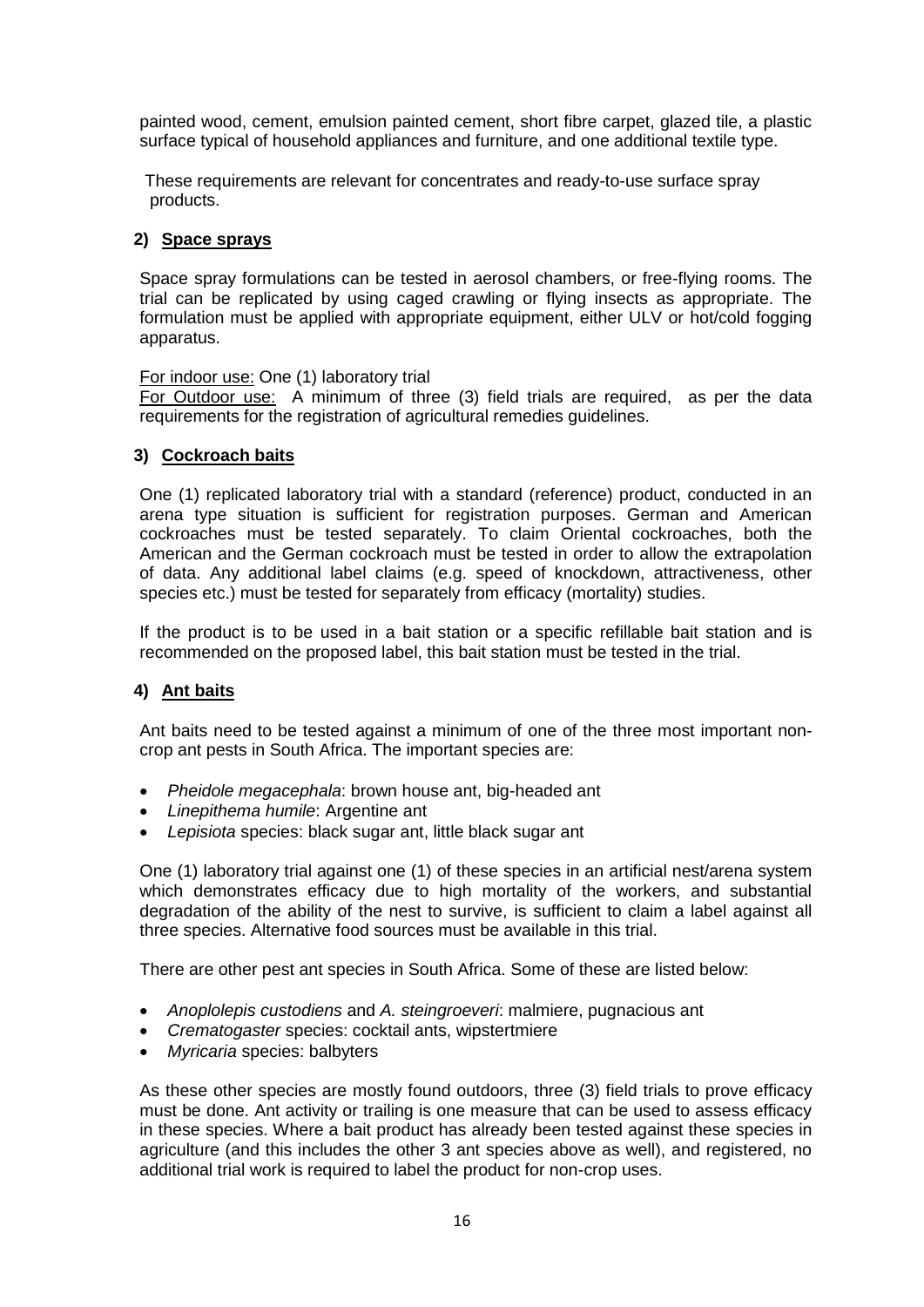# **5) Fly baits**

Insecticide-based fly bait trials should be conducted in large aerosol chambers or in a free flight room. An alternative food source and water should form part of the experimental design in a chamber/room. As many fly baits are also used outdoors, and where the label claim makes mention of outdoor use, field trials are also required. Fly populations in the field trial must be monitored pre-baiting and post-baiting and the efficacy measurement should demonstrate a drop in the adult fly population.

Other fly baits (and pheromones) are those that consist of a protein base used to attract flies, and are used in conjunction with a trap design. Field trials should demonstrate efficacy in attracting flies in its vicinity – the trial must be conducted using the proposed trap design. Fly populations in the field trial must be monitored pre-trapping and posttrapping and should demonstrate a drop in the adult fly population. If using an attractant, you must specify the attractant.

For claims tested must be done on species group based on feeding habitats.

For indoor use: One (1) laboratory trial – minimum 3 replicates trial (repeated in the chamber/room)

For Outdoor use: A minimum of three (3) field trials are required, as per the data requirements for the registration of agricultural remedies guidelines.

# **6) Aerosols**

Spatial /direct spray aerosols:

One (1) replicated laboratory trial per the chosen protocol.

- For a general claim of "flying insects", the house fly and a mosquito species must be tested.
- For a general claim of "crawling insects", the German and American cockroachs, as well as one (1) and species must be tested.
- For a claim against a specific species of insect, data on the efficacy against that species is required.

Aerosols used as surface treatment:

- One (1) replicated laboratory trial for a label claim of a surface aerosol spray is required.
- For a general claim of "flying insects", the house fly and a mosquito species must be tested.
- For a general claim of "crawling insects", the German and American cockroachs, as well as one (1) and species must be tested.
- For a claim against a specific species of insect, data on the efficacy against that species is required.

The following surface types can be considered for inclusion in trials:

- a. Glazed tiles
- b. Glass or glass tiles
- c. Unpainted wood
- d. Unpainted cement
- e. Enamel painted wood
- f. Emulsion painted cement
- g. Unglazed ceramic tiles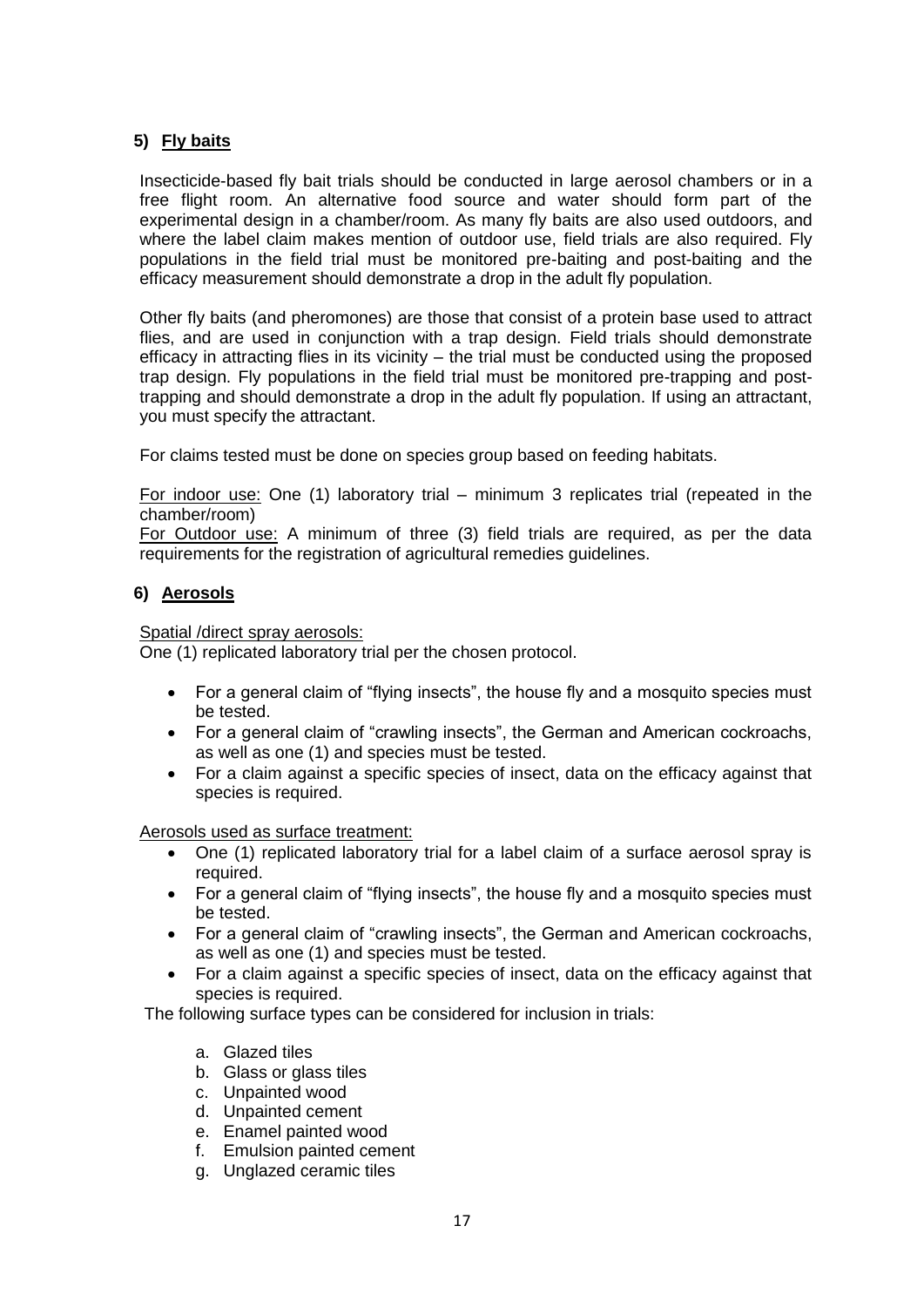- h. Laminated wooden flooring
- i. Stainless steel
- j. Various textile surfaces
- k. Zinc
- l. Clay brick surfaces

Where specific label claims referring to surface types not listed above are made, that surface type must also be included. Where labels claims are made regarding nonstaining properties, staining must be assessed on all the surface types listed above plus two (2) additional textile types and a plastic surface commonly found in household appliances and furniture.

#### Metered aerosols:

- a) Metered aerosol products utilising standard aerosol valve technology, which has a continuous spray, and an electronic dispenser that controls the spray duration by way of a timer are subject to the same requirements as above for flying insect aerosol products.
- b) Metered products utilising metered aerosol valve technology, which sprays fixed amount with each actuation, and an electronic dispenser that controls only the spray interval by way of a timer must be tested according to a test protocol that uses a chamber of at least 30  $m^3$ , an air exchange rate of at least 0, 03  $m^3/s$  and a 24 hour test period.

Label claims for surface control of crawling insects will not be entertained for metered aerosols. Where the label claim for metered aerosols makes reference to duration of activity, this must be proven by submitting data showing the quantity released per metered spray burst of the specific aerosol nozzle/regulator, and the recommended applicator/machine. Where label claims are made regarding non-staining properties the same surfaces as listed above for surface aerosol sprays must be tested.

# **7) Stored grain protectants**

All potential grain protectants applied directly to grain must be tested in the laboratory in a replicated trial, with a standard product as reference, against the species that will be listed on the label. The period of protection must be specified on the label. Beetles and moths should be tested. One (1) laboratory trial is sufficient for registration purposes. For efficacy, there is no need to test the highest rate of 2x.

For direct application products the residue status of the product on the grain must be determined, at the proposed label rate and a 2x rate. An organoleptic test is also required for registration. The following document can be used for guidance: "SANS5957: Pesticides - Organoleptic evaluation of the taste of pesticide-treated edible crops".

This guideline is meant for grains that are stored for human consumption and feed purposes.

This guideline does not cover the application of grain protectants (including fungicides) to grain seed.

Where grain protectants are used as residual surface sprays or space sprays, these trials should follow the guidelines for those product uses.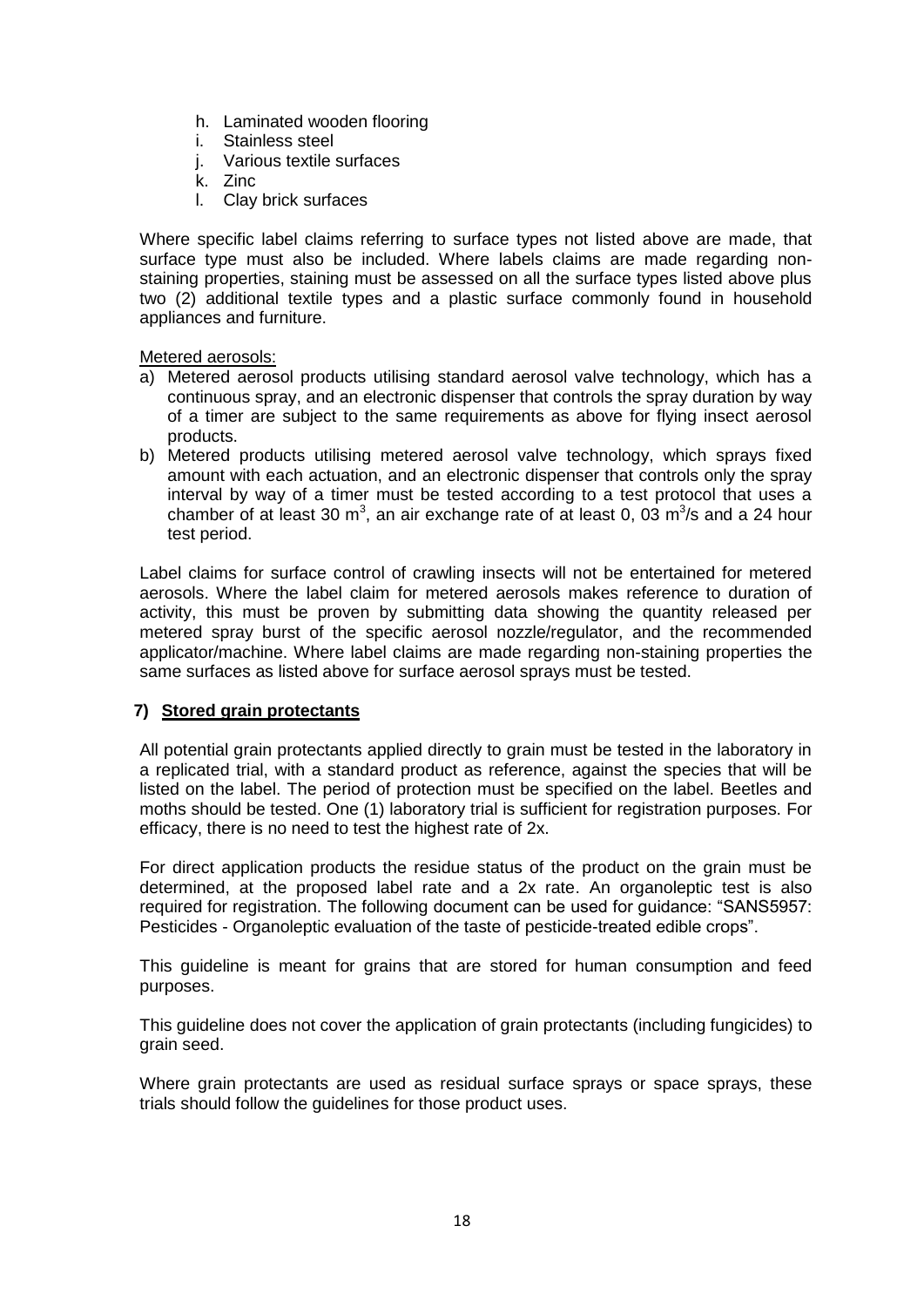# **8) Tobacco curing protectants**

Potential registrants should consult with the tobacco industry re requirements for specific pest and application combinations.

Harvested tobacco, while being dried, stored and processed, is susceptible to a number of insect pests of stored commodities, particularly the cigarette or tobacco beetle, *Lasioderma serricorne* (*Anobiidae*), and *Ephestia elutella* (*Pyralidae*), the tobacco moth. Products claiming to control these two pests in tobacco must provide a replicated trial against the relevant species for registration purposes. Tobacco pest control can be achieved by using residual sprays, fogging and ULV applications, and fumigation products. A single replicated trial is sufficient. A field trial is required, in a facility where tobacco is dried, stored or processed. Where sprays or other applications are applied directly to tobacco, a residue trial at the proposed dosage and a double dosage must be submitted. A taint test (smoking test) must also be submitted for all products submitted for control of tobacco pests.

For additional information refer to the following document: "Guidelines for trials prior to registration of chemical control agents for use on tobacco: 2000".

# **9) Termiticides**

Termiticides must be tested according to the guideline used for the past 40+ years by the SABS. One (1) replicated field trial at the SABS field testing site, including a standard reference product, is sufficient for registration purposes. The Registrar of Act 36 will approve a provisional registration for a termiticide after the trial has been running for 2 years, with a full registration after 5 years trial data.

Both the 2 year and 5 year registrations will attract a full registration fee and submission.

The field trial is sufficient for registration as a pre- and post-construction label, provided the post-construction label specifies a full perimeter and indoor application of the termiticide. Where the label makes claims to be effective as a partial indoor treatment and perimeter treatment, such efficacy must be demonstrated in field trials at infested houses – three (3) houses are required – the trial must demonstrate that the structures remain free of termites for 3 years.

#### **10) Wood, Furniture and Timber preservatives**

A wood preservation guideline exists, and should be adopted into these guidelines for any wood destroying termites, beetles, insects, fungi etc.

See the following document entitled: "Protocol for the approval of industrial wood preservatives in South Africa. Second Edition 2010".

A method and protocol for wood preservatives protecting timber from termites is contained in "SABS Method 471". This method/protocol should be followed.

#### **11) Wool , skin, hides/leather preservatives**

Moths, beetles, mites, insects, fungi etc. attack wool and other natural fibres/textiles. Where these fibres/textiles are protected by the addition of an insecticide to the fabric/fibre/textile, data should be generated to prove efficacy of the product against the targeted pest. One (1) laboratory trial is sufficient, and all pests claimed on the label above must be tested.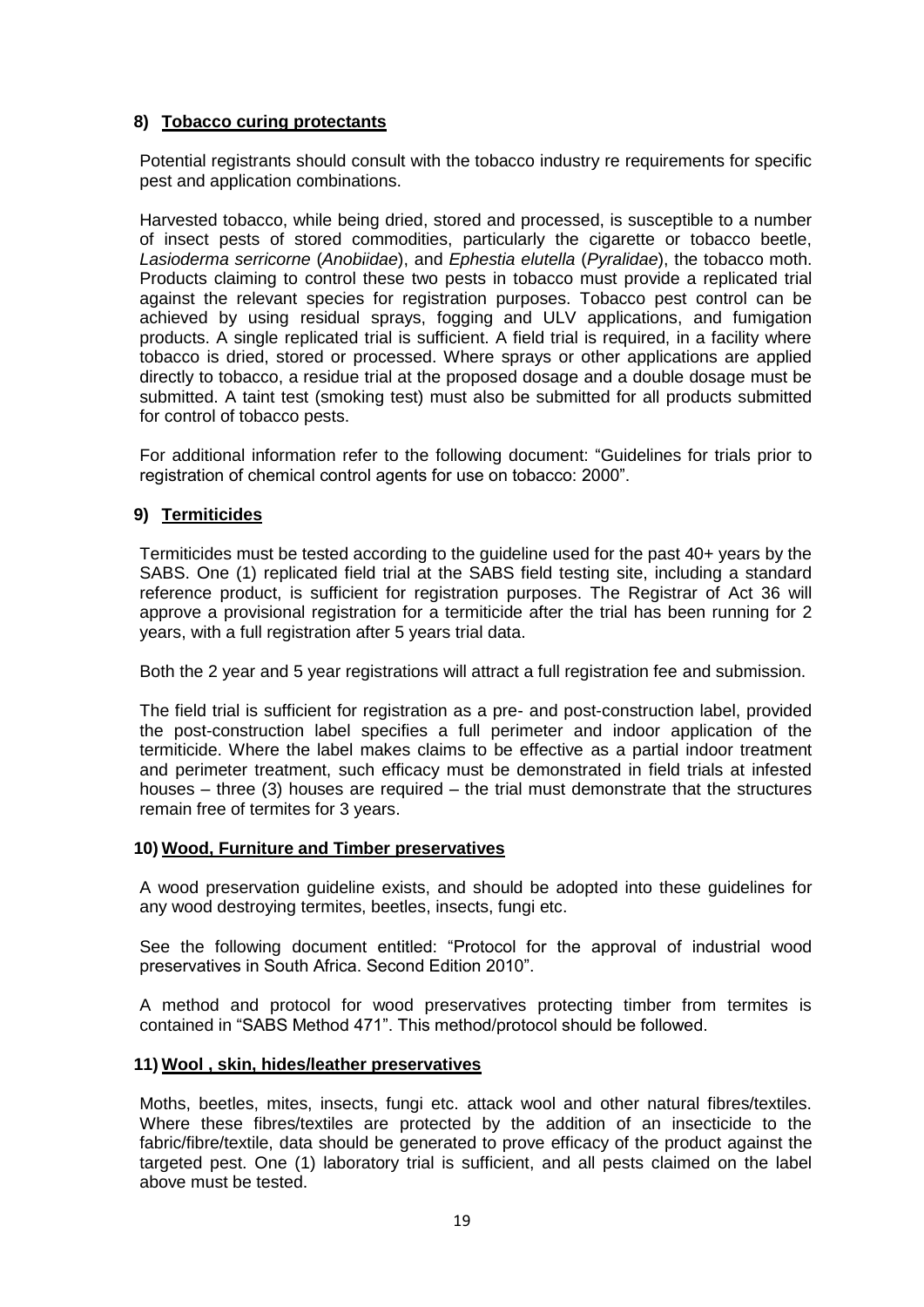# **12) Disease vector control: Insecticide-treated mosquito nets**

Insecticide treated nets need to be tested in the laboratory against a target species (i.e. *Anopheles* malaria-transmitting species). The resistance status of the mosquito strain must be known, and the test must be on a South African species. The protocol for the laboratory trial and field trials must follow the guidelines of the World Health Organization (WHO) and endorsed by the Pesticide Evaluation Scheme (WHOPES).

#### **13) Disease vector control: Indoor residual spraying**

The protocol and format of the laboratory and field trials, as well as evaluation, must follow that of the published method adopted by the WHO.

#### **14) Disease vector control: Space spraying**

Where the target vector species is *Aedes* (if yellow fever, dengue, Zika, chikungunya or other viral or other diseases transmitted by *Aedes* ever become established in South Africa), the trial must be carried out with an *Aedes* species. *Aedes* are normally controlled by space spray applications, and where disease transmission is implicated the trial protocols and evaluation should follow published WHO guidelines.

#### **15) Disease vector control: Aircraft aerosols**

Aircraft aerosols are used to prevent transport of disease carrying pests by means of human transport, specifically air transport. Trial requirements, protocols and evaluation must follow the published WHO methods.

#### **16) Insect repellents**

#### a) Applied to the skin

See introduction and Notice No R1332 of 30 June 1978 Department of Health text b & c.

For trials where human volunteers are needed, then ethics approval from an ethics committee in South Africa is needed.

For repellents meant to be used on the skin a trial where the repellent is applied to human skin and placed into a free-flying cage with *Aedes* or *Culex* mosquitoes should be submitted. As many less effective products (unregistered) are available on the market the reference standard to be tested against for this trial must be a registered standard product.

Only one (1) laboratory trial is needed for registration.

A WHO method for skin repellent evaluation exists and can be consulted for guidance.

#### b) Applied to materials and textiles (tents, clothing etc.)

For spatial and other repellents applied to materials and textiles an olfactometer type of laboratory trial must be submitted for registration purposes. All pest species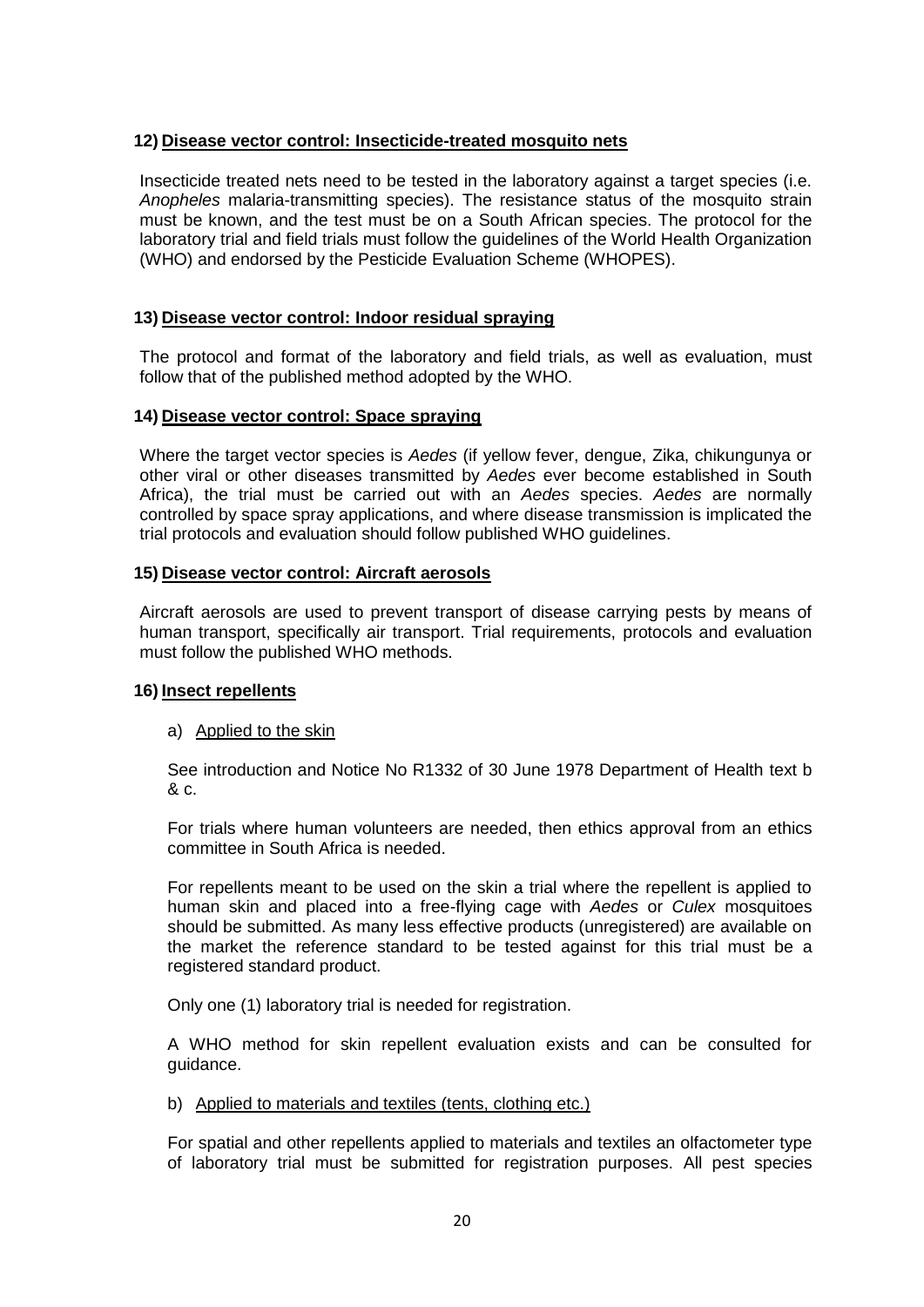claimed on the label must be tested for (e.g. flies, mosquitoes etc.). One (1) replicated trial is sufficient for registration purposes.

#### **17) Insect control/killers : impregnated material**

The mode of action of an impregnated material provides similar mode of action as provided by surface residual sprays. This provides for an extended period of control. Insecticide impregnated material needs to be tested against the target species by directly exposing the insect to impregnated surface.

For impregnated material, one replicated laboratory trial (minimum three replicates), with a standard reference product will suffice for registration purposes. Impregnated materials are normally used for indoor applications. Where the label makes mention of exterior use, field trials are required.

c) Home / urban setting

Indoor use – 1 laboratory trial

Outdoor use – 1 laboratory & 1 field trial

d) Farm or Small holding setting

A minimum of three (3) field trials are required, as per the data requirements for the registration of agricultural remedies guidelines.

#### **18) Dusting powder applications**

The application of dusting powders is meant to give similar control results to residual sprays applied to surfaces. Dusting powder efficacy must be conducted in the laboratory, against the pests claimed on the label, and on the appropriate surfaces. One (1) laboratory trial is necessary for registration purposes.

a) Home / urban setting

Indoor use – 1 laboratory trial Outdoor use – 1 laboratory & 1 field trial

b) Farm or Small holding setting

A minimum of three (3) field trials are required, as per the data requirements for the registration of agricultural remedies guidelines.

#### **19) Industrial Vegetation Management: Aquatic weeds & Alien Vegetation Management**

Refer to the DAFF Herbicide Guideline 2010

#### **20) Rodenticides**

For trials where animal testing is needed, then ethics approval from an ethics committee in South Africa is needed.

For laboratory testing all rodenticide requisitions must follow the recognized trial protocol should be used.

Lab-bred or wild rodents rats can be used for trials.

Field testing and label claims for rodents (gerbils & rate sand mice) in agricultural settings). Refer to the "GUIDELINES ON THE DATA AND DOCUMENTS REQUIRED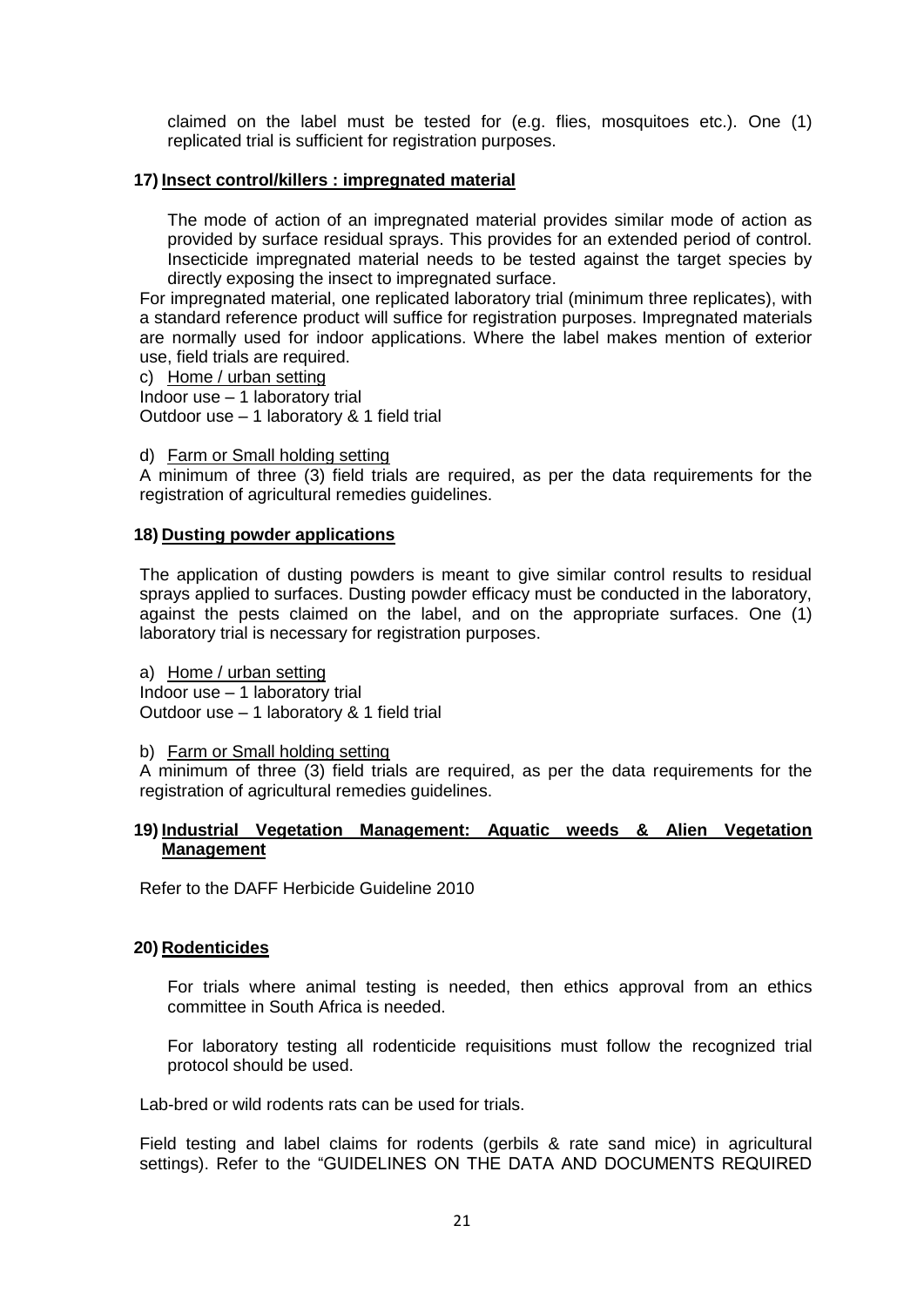FOR REGISTRATION OF AGRICULTURAL REMEDIES IN SOUTH AFRICA, 2015" for additional requirements.

Greater than 90% mortality is required for all rodenticide.

#### **21) Molluscicides for home garden use and other uses outside agriculture**

Where the product or formulation to be registered for snail control in non-crop situations is already registered under crop conditions, no additional trials are necessary for a noncrop registration.

Where the product or formulation is different from that used under crop conditions, three (3) field trials must be done. An efficacy trial in an outdoor enclosure in which a suitable crop/ornamental food plant is planted, and from which the snails to be tested cannot escape is needed.

#### **22) Larvicides**

Larvicides in non-crop are used (mostly) for the control of immature insects in three situations: in residual sprays on surfaces for the control of the immatures of insects such as cockroaches, fleas etc., in aquatic situations for nuisance mosquitoes, and in manure, rubbish heap and compost situations for fly control.

#### a) Insecticide

Where a proposed larvicide is a "straight" insecticide (i.e. no claim for IGR effects), one (1) laboratory trial, in the situation or pest combinations that the label proposes, must be submitted for registration.

#### b) Insect growth regulators

All Insect Growth Regulator (IGR) larvicides must be tested on each insect for which a label claim is desired, as IGR modes of action differ, and different insect species are differently susceptible to different IGR modes of action.

Outdoor applications: Three (3) field trials Indoor applications (e.g. cockroaches): One (1) laboratory trial.

Where a label for an IGR product claims additional effects over and above those of control of immatures (e.g. fecundity/sterility claims, effects on adults, effects on egg viability etc.) these must be proven in one (1) laboratory trial for the claim/pest combination.

#### **23) Adjuvants for non-crop use**

There is more and more interest to use adjuvants in non-crop situations. All adjuvants currently on the market are labelled for crop use. Refer to the Adjuvant Guideline.

#### **24) Home garden use: Vegetables and fruit**

For amateur use in the home garden, it is assumed for the purpose of these guidelines that the relevant vegetable/pest/disease and fruit/pest/disease combinations have already been tested and registered for use in agriculture, and the relevant residue and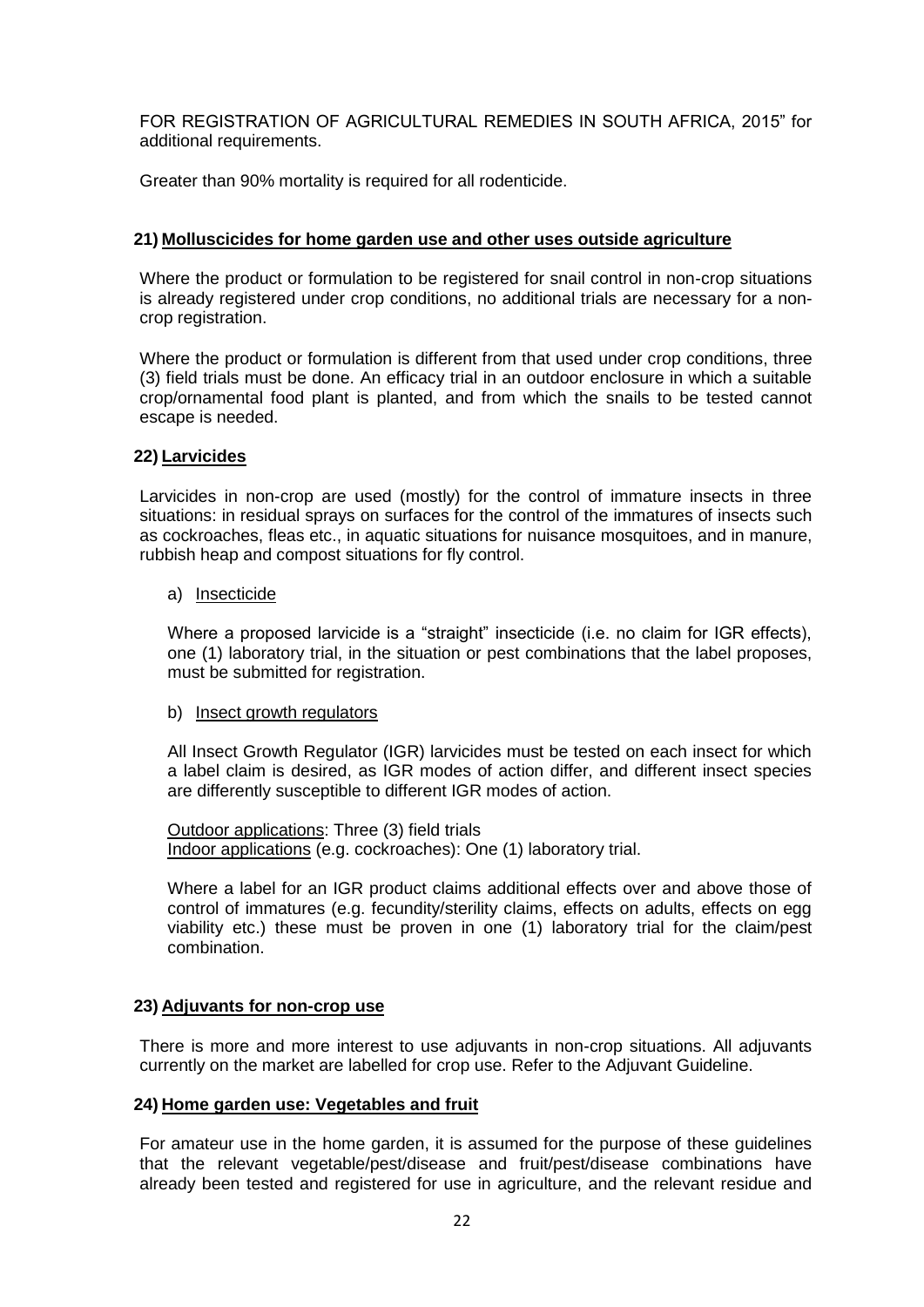phytotoxicity trials have been done. Where this is the case no additional testing is required for registration purposes. Where the formulation proposed for use in the home garden differs from that in use in crop, efficacy, phytotoxicity and residue studies must be conducted, similar to those for crop use on the same vegetable/pest/disease and fruit/pest/disease. Plot sizes for such trials may be reduced for home garden use, for fruit trees a single tree plot size is acceptable.

#### **25) Home garden use and Outdoor: (Ornamentals, Proteas and Fynbos)**

Efficacy trials on the plant/pest/disease combination for the label claim must be done. Plot sizes can be single plant specimens where the plant is a tree/shrub/rose bush, and small 2 x 2 m plots for other ornamentals/flowers, or single potted plants where the label claim refers to potted plants.

If target pest to be tested is the same for all ornamentals, then indicate "all ornamentals" on label instead of being specific (i.e. Roses).

If the pest is the same (or use pattern is the same) as in a crop situation, then extrapolation is allowed, but phytotoxicity studies must still be conducted.

For species not under commercial / crop (e.g. ferns), then efficacy data must be generated and extrapolation is not allowed for registration purposes.

Phytotoxicity testing: Include the labelled rate  $(1x)$  and a double dosage rate  $(2x)$ .

Indoor & Outdoor use: If claims are already approved in a crop situation, then the data can be extrapolated in Home garden use.

Proteas and Ornamentals: A minimum of three (3) field trials are required, as per the data requirements for the registration of agricultural remedies guidelines.

#### **26) Home use (indoors): Other product types**

Other household products such as emanators, mosquito coils, mats, liquid vaporisers, repellent candles etc. must be tested in a replicated trial in the laboratory, either in an aerosol chamber or free-flying room, or in an olfactometer for a repellent claim, against the species that will be claimed on the label. One (1) laboratory trial is sufficient for registration purposes. Other products such as insecticide chalks should follow the residual spray guideline.

**27)** Insecticide/fungicide/algaecide/repellents for paints, , resins, vanishes, coatings and laquer formulations

Products containing insecticides/fungicidal/algaecide that claim to repel or control pests must be tested in a replicated laboratory trial against all the claimed pests. The product must be applied to surfaces to which it will be applied when in use.

#### Indoor: One (1) laboratory trial

Outdoors: A minimum of three (3) field trials are required, as per the data requirements for the registration of agricultural remedies guidelines.

#### **28)** Aircraft products

Products containing ingredients that claim to repel or control pests must be tested in a replicated laboratory trial against all the claimed pests. One (1) laboratory test will be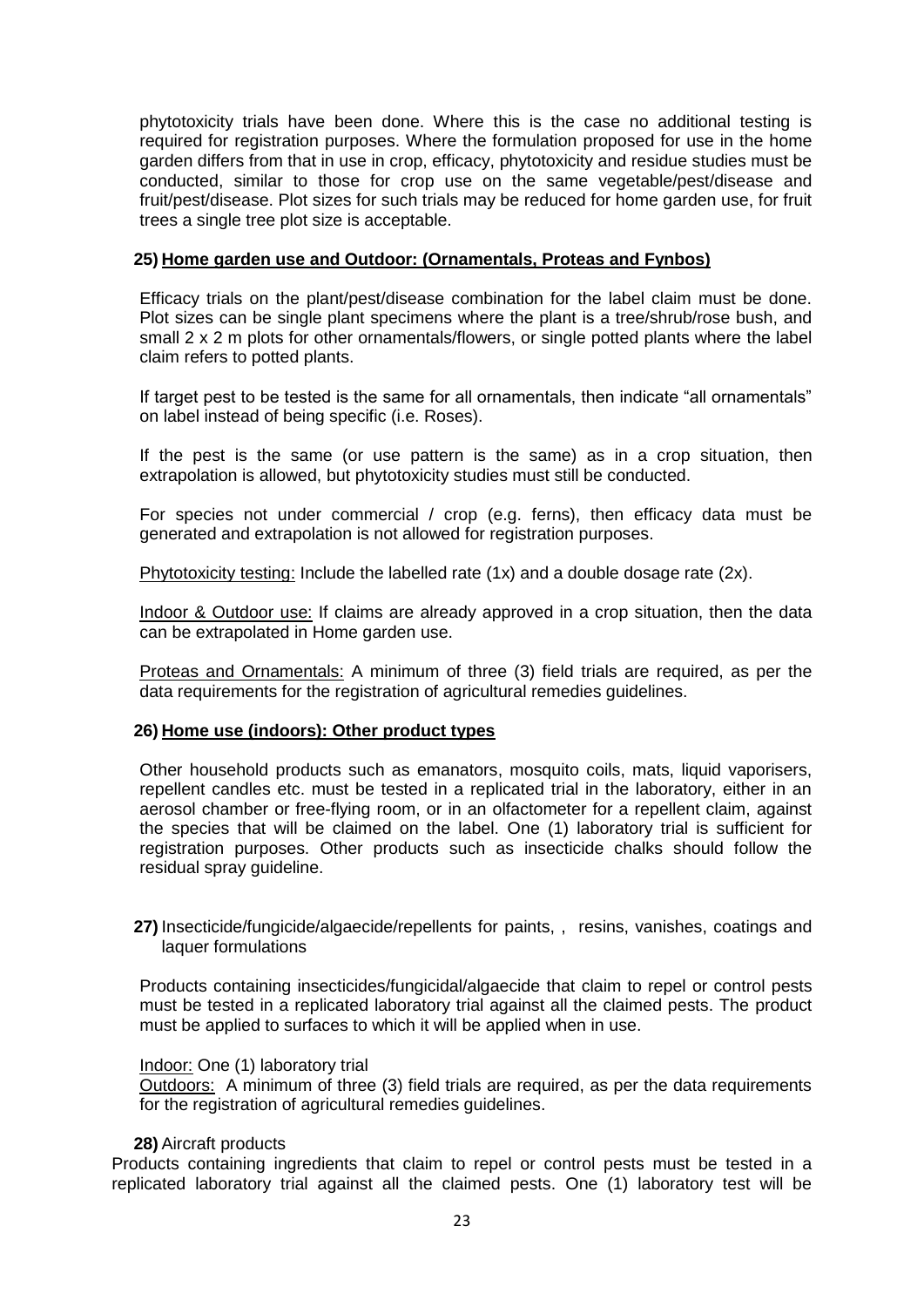required. For vector control claims, efficacy studies must be done according to the WHO efficacy guidelines and also the product must comply with aviation requirements or specifications.

**29)** Pest in water (e.g. Black fly, mosquito larvae etc)

Products containing ingredients that claim to repel or control pests must be tested in a replicated laboratory trial against all the claimed pests.

Indoor. One (1) laboratory test will be required. For vector control claims, efficacy studies must be done according to the WHO efficacy guidelines.

Outdoors: A minimum of three (3) field trials are required, as per the data requirements for the registration of agricultural remedies guidelines.

**30)** Smoke generators, fumigants and goging machines

Products containing ingredients that claim to repel or control pests must be tested in a replicated laboratory trial against all the claimed pests.

Indoor. One (1) laboratory test will be required. For vector control claims, efficacy studies must be done according to the WHO efficacy guidelines.

Outdoors: A minimum of three (3) field trials are required, as per the data requirements for the registration of agricultural remedies guidelines.

#### **31) Pheromones**

Products containing pheromones/attractants that claim to attract pests for monitoring purposes are exempted from efficacy data requirements. However if pheromones/attractants are mixed with an ingredient to control or repel a pest.

#### Indoor: One (1) laboratory trial

Outdoors: A minimum of three (3) field trials are required, as per the data requirements for the registration of agricultural remedies guidelines.

#### **32)** Bird repellents

Indoor. One (1) laboratory test will be required. For vector control claims, efficacy studies must be done according to the WHO efficacy guidelines.

Outdoors: A minimum of three (3) field trials are required, as per the data requirements for the registration of agricultural remedies guidelines

#### **5.7. Application fee**

<span id="page-23-0"></span>Proof of payment of the application fee must be submitted with the application. The amount is determined by the application category. The tariffs are published through government gazette at the beginning of each financial year. An application cannot proceed to evaluation until the applicant has paid the application fee in full. If an applicant has submitted an excess amount, the applicant should use the excess amount when making future applications. No refunds will be made to the applicant. The DAIC is able to accept proof of payment for payments made via Electronic Transfers, Cash Deposits or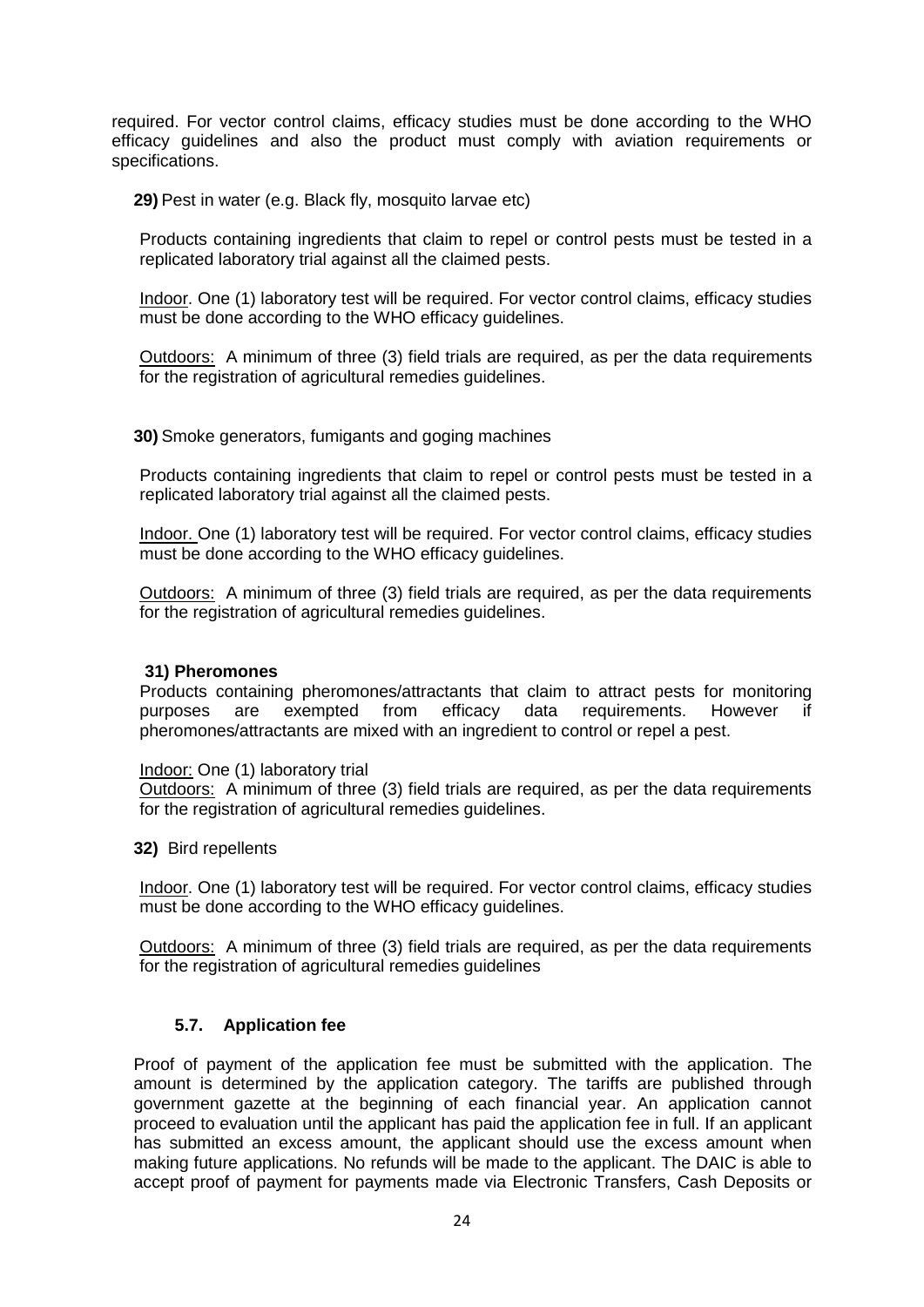receipts from payments made at Finance Division of DAFF only. No cash will be accepted by DAIC. Banking details for DAFF can be requested from the office of Registrar (Act 36). These fees are accessible from the Registrar's website.

# **6. Advertising**

<span id="page-24-0"></span>Note: Refer to ASA Guidelines

- All advertising or promotional material must be submitted to DAIC for approval.
- Advertisements must be submitted in triplicate and must be accompanied by a covering letter.
- Only refer to a product being new for one (1) year.
- All "natural, organic, environmentally friendly, safe, healthy" statements are not allowed.
- Only adults 16 years and above may be used on advertising.
- No pictures of people are allowed on the labels
- No domestic animals may be shown on the labels.
- Appropriate pictures of domestic animals are allowed on advertising.
- No faxes are accepted.
- Advertisements must be submitted early, not after the advertisement has been published.
- The regulations stipulate that advertisements must be submitted 2 months before publication or the date of broadcasting. Registration numbers, name of the registration holder and the active ingredients must appear in all advertising.
- Approval of advertising or promotional material is valid for 3 years, in line with the registration renewal cycle.

# **7. Renewal of registrations**

<span id="page-24-1"></span>This section applies where a product is reaching the end of the 3-year registration cycle and must be renewed.

The following are required:

- Proof of payment of the prescribed application fee.
- Renewal application forms.
- Signed declaration that accompanies the renewal application
- In the case of a Daughter registration being renewed, a newly signed legal agreement.

**Note:** Agricultural Remedy registrations should be renewed before 31st May. Renewal forms must reach this office within the prescribed period.

The renewal fees are accessible from the Registrar's website.

Late renewals may be done within 30 days of the renewal date, but an additional fine, accessible from the Registrar's website.

After this period of 30 days, application forms and labels must be submitted for reregistration together with the full application fee per product.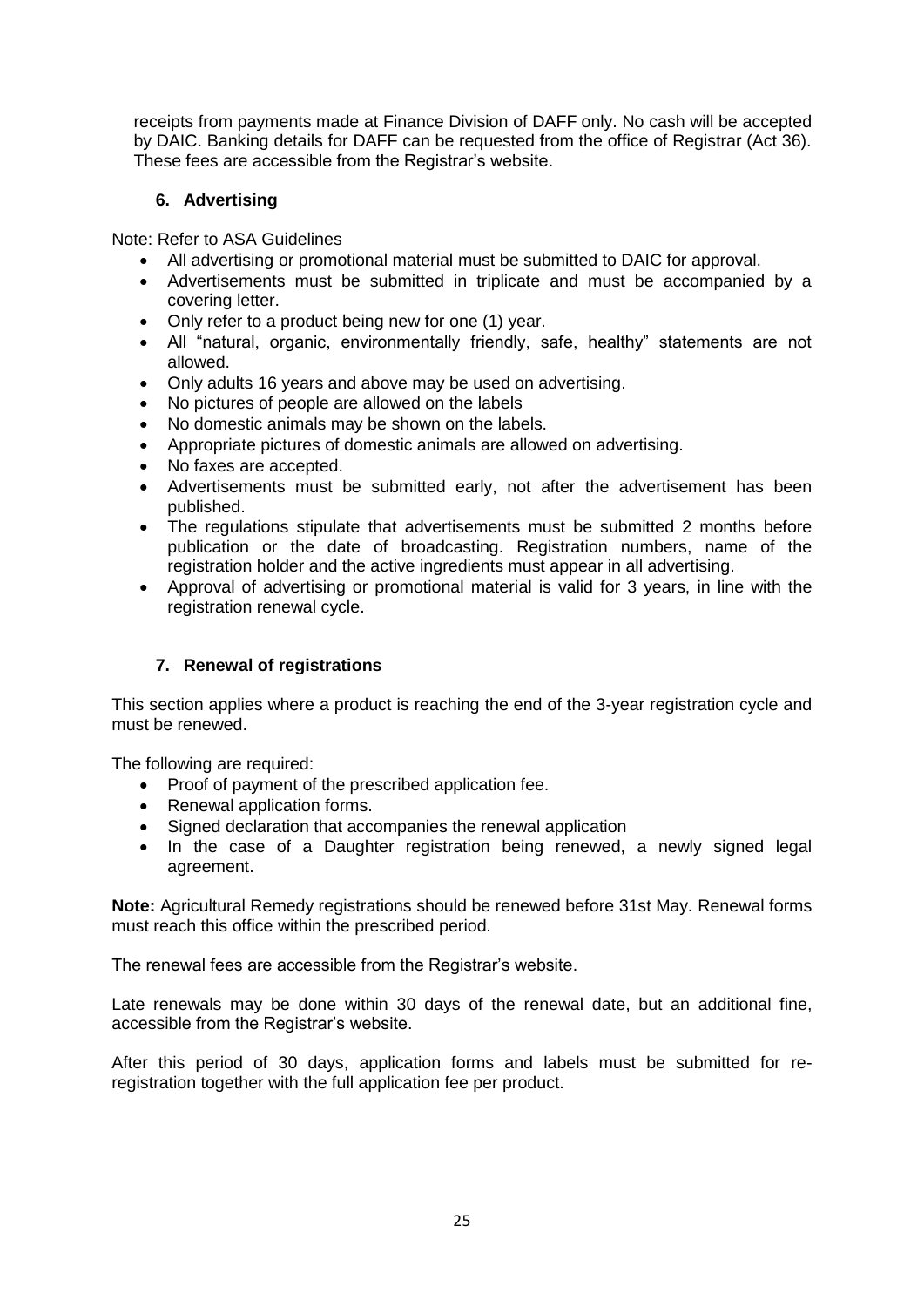# Renewal Application Forms

- Form A is the form completed for application of renewal of registered products. It must be completed in triplicate and a sworn declaration under oath must be made on the reverse side of all three copies.
- Form B is to be completed in triplicate when cancelling a registration. The original registration certificate of the product(s) to be cancelled must be returned to the Registrar's office. If the original certificate has been misplaced then an affidavit to that effect should be provided.
- Form C is of utmost importance to regularly update our record of the contact information, for example address, telephone number, contact person, etc.

The applicable forms are accessible from the Registrar's website.

# **8. Certificates of free sale**

<span id="page-25-0"></span>The request for a Certificate of Free Sale by the registration holder must be submitted in writing to the administration office of the Registrar. The company must supply the registered name and the registration number of the product(s). These particulars must correspond with those on the registration certificate that was issued when the product was registered.

The applicable fees are accessible from the Registrar's website

# **9. Import permits**

<span id="page-25-1"></span>.

An import permit granting permission for the import of an unregistered product will only be issued for the following reasons:

- Where the product is to be imported for trial purposes. The trial protocol must be discussed with and approved by the Technical Adviser before the product is imported.
- Where an emergency exists and there is not a currently registered product available in the country. Import permits must be requested in writing. In this case, the request can be faxed to administration. Details on the reason for importing the product, quantities, name of the product and the active ingredient(s) as well as the port of entry must all be provided in the letter.

#### Import permit requirements

- Motivation letter explaining the purpose of the application.
- The description of the agricultural remedy. This should include the active ingredient content and type of formulation, the registration status of the agricultural remedy in South Africa, the quantity of the agricultural remedy to be imported and the intended use of it.
- Specify the quantity of pesticide imported.
- Specify the pesticide used (active ingredient).
- Indicate the port of entry and exit.
- Country of origin.
- Attach the material safety data sheet.
- If the consignment is to be exported, attach documentation e.g. registration status of the pesticide in the destination country.
- If the pesticide is imported for trial purposes, attach the trial protocol.
- In a case of where the consignment contains living microorganisms, a Permit from Directorate Plant Health, DAFF will be required